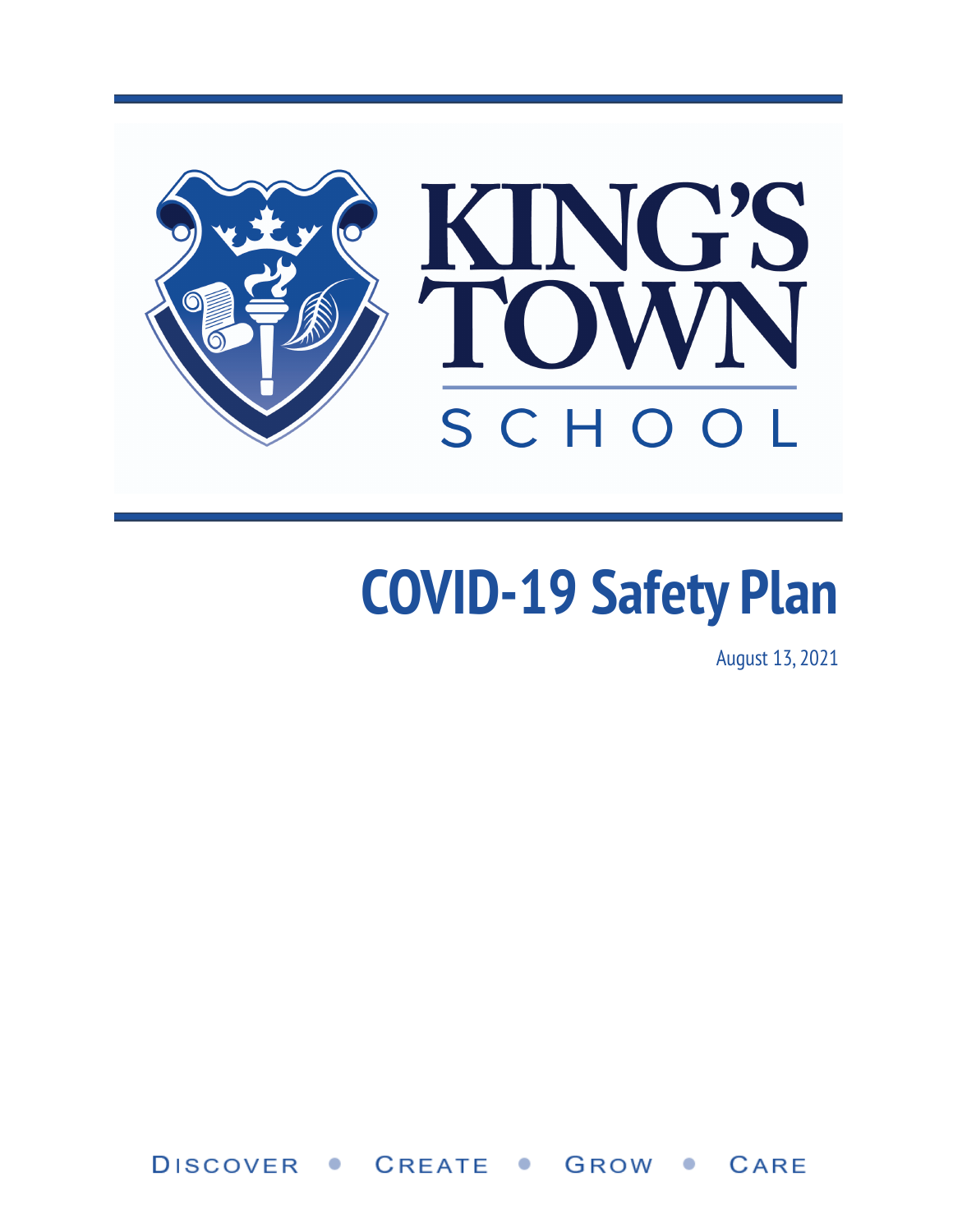### **Table of Contents**

| <b>Objectives</b>                                          | $\overline{2}$ |
|------------------------------------------------------------|----------------|
| <b>Highlights of Changes Since 2020-2021</b>               | 3              |
| <b>Practices and Procedures</b>                            | 5              |
| Daily Health Screening                                     | 5              |
| Symptomatic COVID-19 Testing and Return to School Criteria | 5              |
| Asymptomatic COVID-19 Testing Strategy                     | 6              |
| <b>Travel and Quarantine</b>                               | 6              |
| Isolation when showing symptoms at school                  | $\overline{7}$ |
| <b>Public Health Reporting</b>                             | 7              |
| Closures                                                   | 8              |
| <b>School Entry/Exits</b>                                  | 8              |
| Morning Drop off                                           | 9              |
| Afternoon Pick Up                                          | 9              |
| <b>COVID-19 Risk Mitigation Measures</b>                   | 10             |
| Cohorting                                                  | 10             |
| <b>Physical Distancing</b>                                 | 10             |
| Hand Hygiene                                               | 10             |
| <b>Shared Materials</b>                                    | 11             |
| <b>Environmental Cleaning</b>                              | 11             |
| Ventilation                                                | 11             |
| Face coverings                                             | 12             |
| <b>COVID-19 Vaccination</b>                                | 13             |
| <b>Program Considerations</b>                              | 14             |
| <b>Mental Health</b>                                       | 14             |
| Specific Academic Programming                              | 14             |
| <b>Extra-curricular Activities</b>                         | 14             |
| Assemblies                                                 | 15             |
| Communication                                              | 15             |
| Before and After School (BAS) Programs                     | 15             |
| Alternate learning models                                  | 16             |
| COVID-19 Informed Consent and Waiver                       | 18             |
| <b>Guidance Documents</b>                                  | 20             |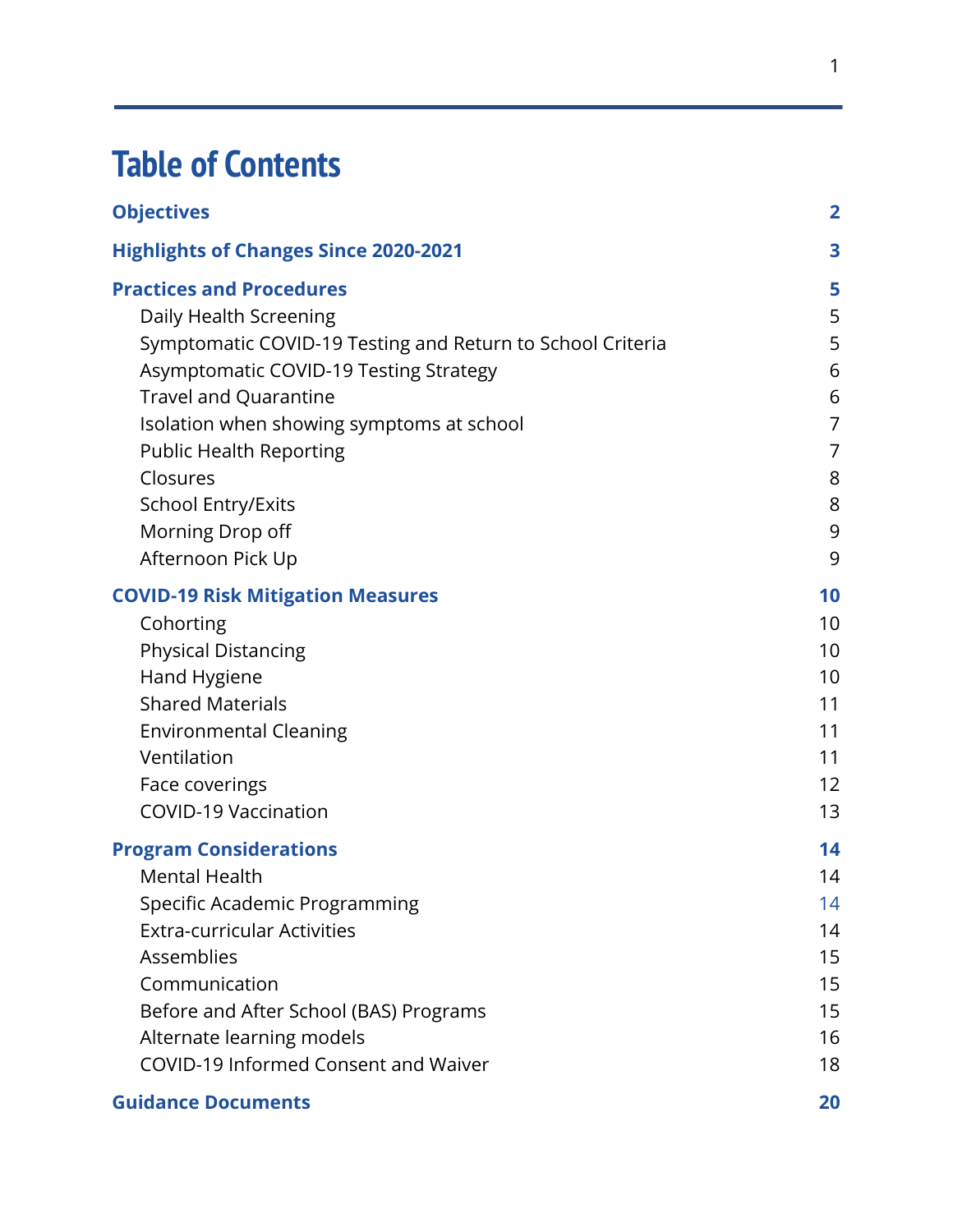The information contained in this COVID-19 Safety Plan has been updated to reflect the most recent guidance provided by the Government of Ontario and KFL&A Public Health. This plan is intended to:

1) mitigate the risk of the COVID-19 transmission at KTS to the extent possible;

and

2) effectively handle case and contact management in collaboration with KFL&A Public Health in the event that a confirmed COVID-19 case is identified within our community.

Elements within this plan are subject to change upon any new revisions to existing Public Health measures or changes in mandates issued by our local Public Health Unit and also the Government of Ontario.

### <span id="page-2-0"></span>**Objectives**

- 1. Re-establish a normal full day school routine and provide as many opportunities as possible to foster social and extracurricular activities while following COVID-19 safety measures;
- 2. Integrate a layered risk mitigation approach into KTS day-to-day operations to minimize COVID-19 transmission, and to respond effectively in the event of a confirmed case;
- 3. Focus on supporting the mental health and overall well-being of our students and staff during their transition to school and throughout the school year facilitated by our Resource Teacher and in consultation with a healthcare professional;
- 4. Adapt our policies and procedures as corresponding public health policies evolve.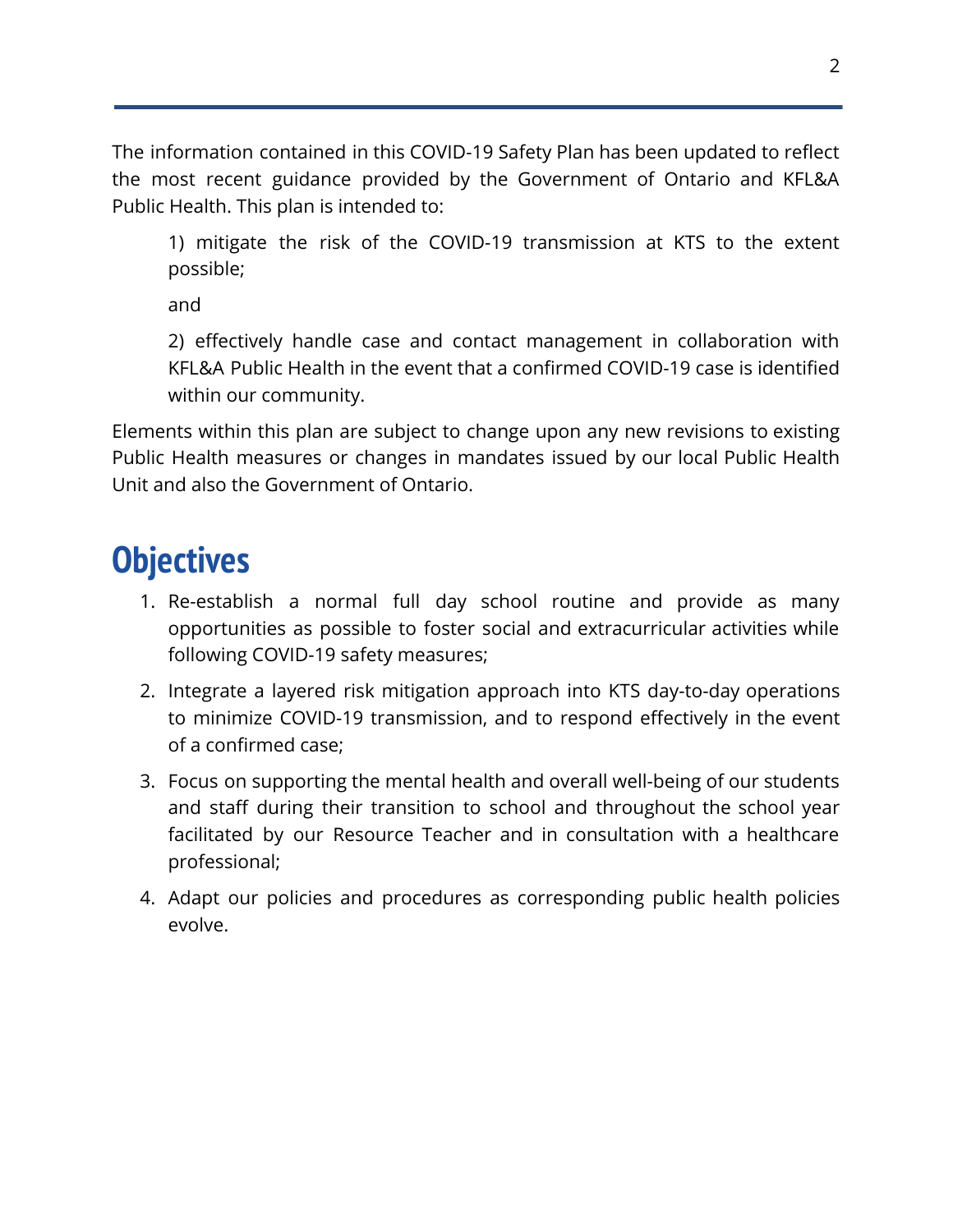### <span id="page-3-0"></span>**Highlights of Changes Since 2020-2021**

| <b>Heading</b>            | <b>Change</b>                                                                                                                                                                                                                                                                                                                                                   |
|---------------------------|-----------------------------------------------------------------------------------------------------------------------------------------------------------------------------------------------------------------------------------------------------------------------------------------------------------------------------------------------------------------|
| Objectives                | Provide as many opportunities as possible to foster social and<br>extra-curricular activities while following the COVID-19 safety<br>measures.                                                                                                                                                                                                                  |
| Travel and Quarantine     | KTS will reference the Government of Canada website for any<br>international travel and the KFL&A website for all other travel for<br>testing and quarantine mandates.                                                                                                                                                                                          |
| Cohorting                 | Students will remain within their cohorts indoors except in some<br>circumstances, such as student-to-student peer support, clubs and<br>extracurricular activities and the before and after care program. In<br>these circumstances, students are expected to wear masks and<br>maintain a 2 metre distance.                                                   |
|                           | The Montessori classroom will operate as one cohort for the 2021-2022<br>academic year.                                                                                                                                                                                                                                                                         |
|                           | Outdoor recess cohorts<br>(K/Gr1, Gr2/3, Gr4/5, Gr 6/7/8) will be<br>implemented to provide social opportunities for students. During these<br>times, masking will not be required but distancing will be encouraged.                                                                                                                                           |
| <b>Shared Materials</b>   | The use of shared materials indoors and outdoors is permitted. KTS will<br>focus on hand hygiene and respiratory etiquette to reduce the risk of<br>infection related to shared equipment. Shared items or equipment that<br>are easily cleaned will be cleaned and disinfected as per KTS<br>Environmental Cleaning and Disinfection Policy.                   |
| <b>School Entry/Exits</b> | Some cohorts' entry/exits have changed from last year. Please refer to<br>Page 8 and Appendices A and B of this Safety Plan.                                                                                                                                                                                                                                    |
| <b>Face Coverings</b>     | Students in grades 1-8 are required to wear a non-medical mask<br>indoors. Masks may be temporarily removed indoors to engage in<br>low-contact physical activity during physical education classes or to<br>consume food and drink, with a minimum distance of two metres<br>maintained between cohorts and as much distancing as possible within<br>a cohort. |
|                           | Students in Montessori and Kindergarten are strongly encouraged to<br>wear non-medical masks indoors.                                                                                                                                                                                                                                                           |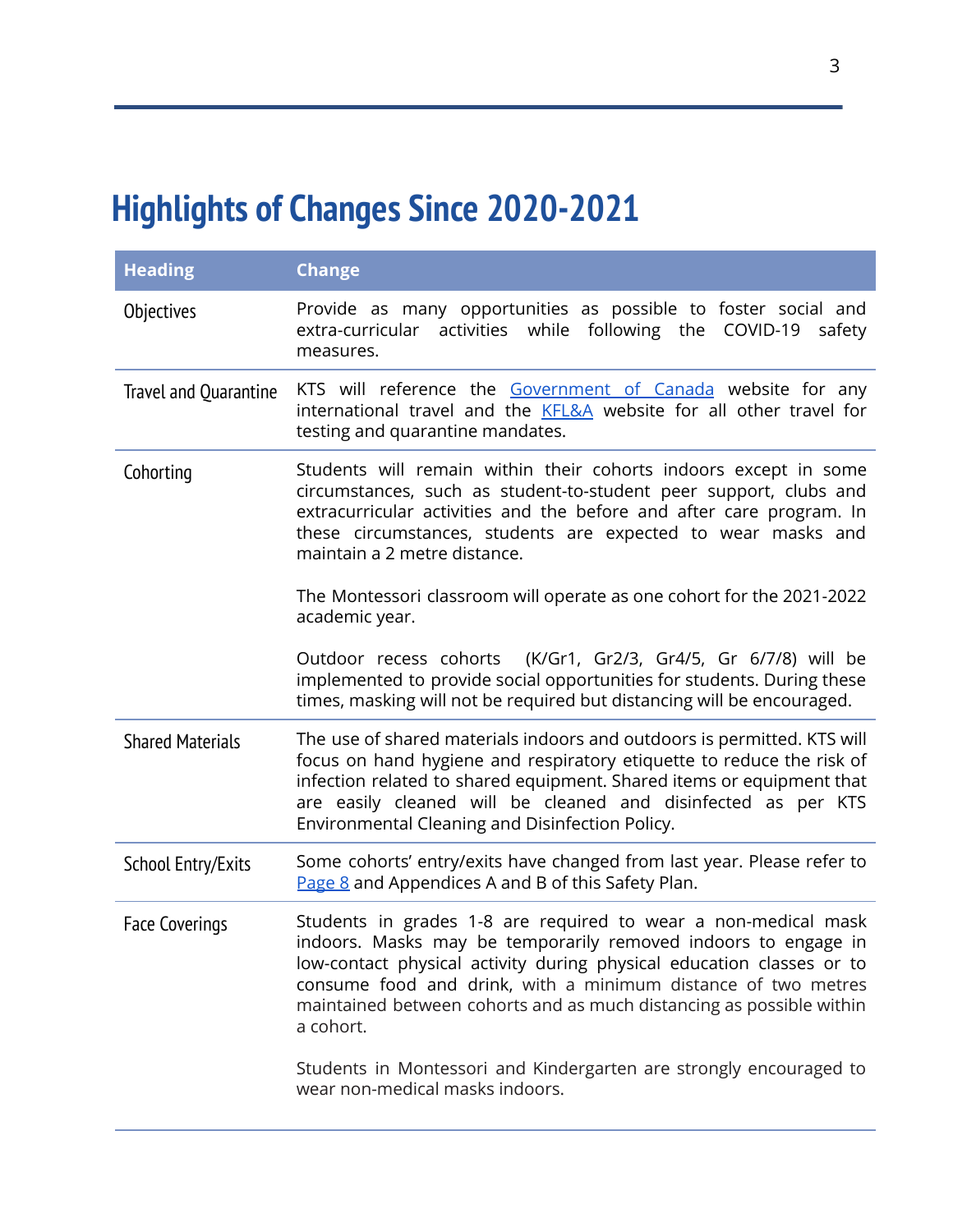|                                       | Students are not required to wear masks during outdoor times.                                                                                                                                                                                                                                                                                                                                                                                                                                                                                                                                                 |
|---------------------------------------|---------------------------------------------------------------------------------------------------------------------------------------------------------------------------------------------------------------------------------------------------------------------------------------------------------------------------------------------------------------------------------------------------------------------------------------------------------------------------------------------------------------------------------------------------------------------------------------------------------------|
|                                       | Staff and visitors are required to wear medical masks indoors at all<br>times. Staff and visitors are not required to wear masks outdoors.                                                                                                                                                                                                                                                                                                                                                                                                                                                                    |
| COVID-19<br>Vaccinations              | Full COVID-19 vaccination is a necessary public health measure to<br>protect against related deaths, hospitalizations, ICU admissions, and<br>transmission. KTS strongly encourages all eligible members of our<br>community to get vaccinated. If you have not yet received your<br>vaccinations, we encourage you to book your vaccination appointments<br>as soon as possible.                                                                                                                                                                                                                             |
| Specific Academic<br>Programming      | The current 2021-2022 operational guidelines for schools allows for a<br>wider range of academic programing and activities than was permitted<br>in the previous school year. KTS will implement, to the extent possible<br>and as permitted by KFL&A Public Health and the Ontario Government,<br>academic programming that allows students to experience a broader<br>range of activities than were permitted last year. These changes will<br>impact a range of subjects, but will be most pronounced in music and<br>physical education classes, as well as enrichment activities such as field<br>trips. |
| Extra-curricular<br><b>Activities</b> | Clubs, activities, sport teams and extra-curriculars will be reinstated at<br>KTS. Cohorts will be allowed to interact outdoors, with physical<br>distancing encouraged, and indoors with masking and appropriate<br>physical distancing.                                                                                                                                                                                                                                                                                                                                                                     |
| <b>Assemblies</b>                     | School assemblies and other student/school programs such as our<br>student-to-student reading buddies program will be reinstated at KTS<br>and will follow the relevant provincial requirements under the<br>Reopening Act. This may include multiple cohorts provided that<br>provincial capacity and distancing limits are respected.                                                                                                                                                                                                                                                                       |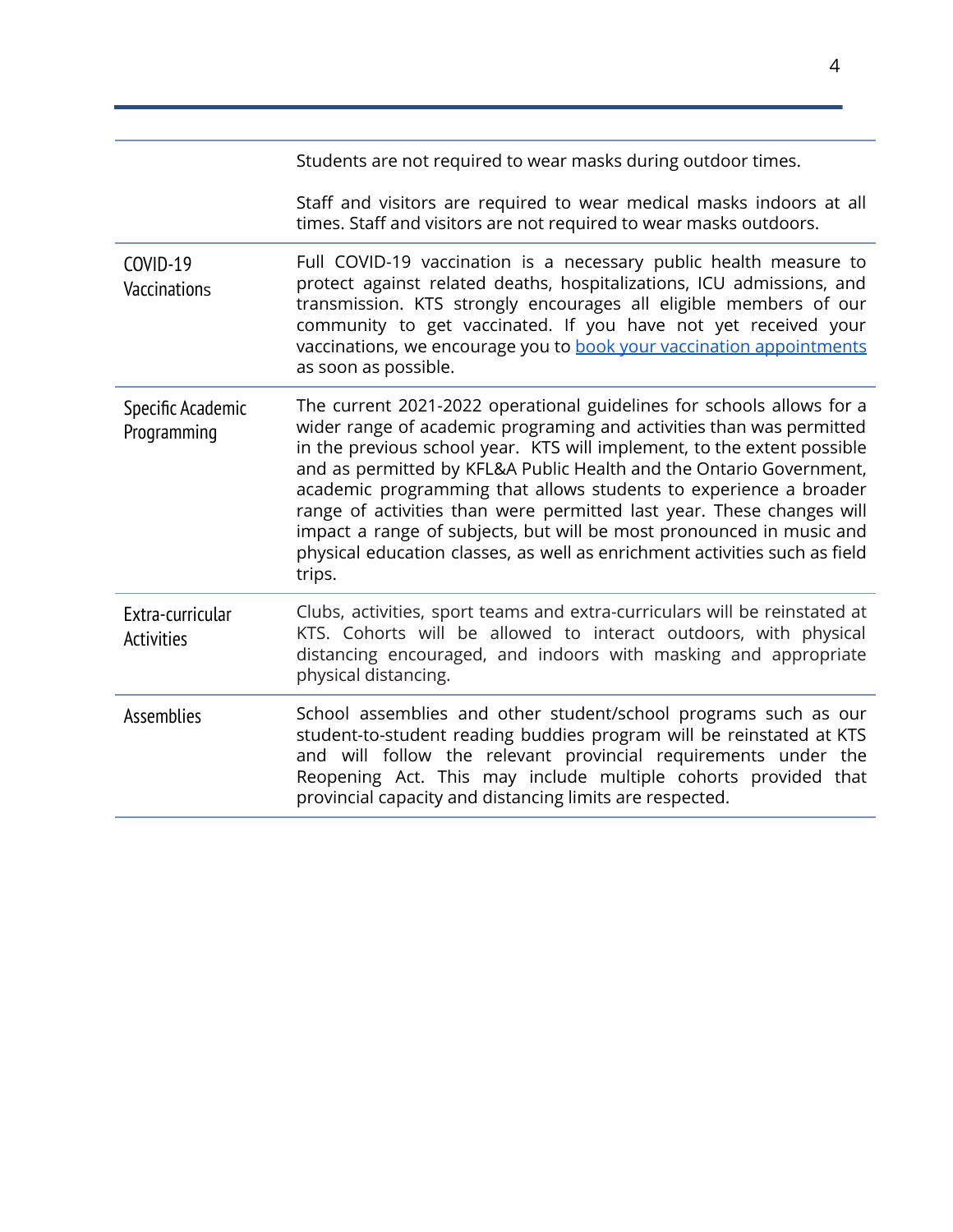### <span id="page-5-0"></span>**Practices and Procedures**

<span id="page-5-2"></span><span id="page-5-1"></span>

| <b>Screening</b>                                                    | <b>Summary of Procedure</b>                                                                                                                                                                                                                                                                                                                     |
|---------------------------------------------------------------------|-------------------------------------------------------------------------------------------------------------------------------------------------------------------------------------------------------------------------------------------------------------------------------------------------------------------------------------------------|
| Daily Health<br>Screening                                           | All Staff and/or students must not come to school and enter the<br>building if:<br>they are experiencing symptoms that are consistent with<br>COVID-19,<br>have been told by Public Health they should not be attending<br>$\bullet$<br>school.                                                                                                 |
|                                                                     | Daily health screening will take place for all KTS staff and students via<br>the EduSafe Covid digital screening app. EduSafe applies the same<br>health screening questions as the provincial health screening<br>questions.                                                                                                                   |
|                                                                     | Parents will receive a separate email with instructions to download and<br>register EduSafe to complete the health screening. Parents are<br>required to complete one screening questionnaire per child. Parents<br>will receive an automatic reminder prior to the school start time if the<br>screening has not been registered as completed. |
|                                                                     | Daily screening must be completed by all staff and students to ensure<br>awareness of, and checking for, possible symptoms of COVID-19 and<br>other risk factors.                                                                                                                                                                               |
|                                                                     | Students and staff who do not complete and pass the daily assessment<br>will not be allowed into the KTS building.                                                                                                                                                                                                                              |
| Symptomatic<br>COVID-19 Testing and<br>Return to School<br>Criteria | KTS families are expected to follow the most recent KFL&A public<br>health guidance on COVID-19 testing and return to school criteria.<br>These criteria are posted on the <b>KFL&amp;A Public Health website</b> and are<br>summarized below:                                                                                                  |
|                                                                     | If a child shows symptoms of COVID-19 and/or does not pass the daily<br>health screening tool, they should visit a COVID-19 assessment centre<br>and get a COVID-19 test.                                                                                                                                                                       |
|                                                                     | If a child/student has TESTED NEGATIVE for COVID-19 they can<br>return to KTS if all the following conditions are met:                                                                                                                                                                                                                          |
|                                                                     | they do not have a fever (without using medication)<br>• it has been at least 24 hours since their symptoms started<br>improving (48 hours since last episode of vomiting or diarrhea if<br>they experienced these symptoms)<br>they feel well enough to attend, AND                                                                            |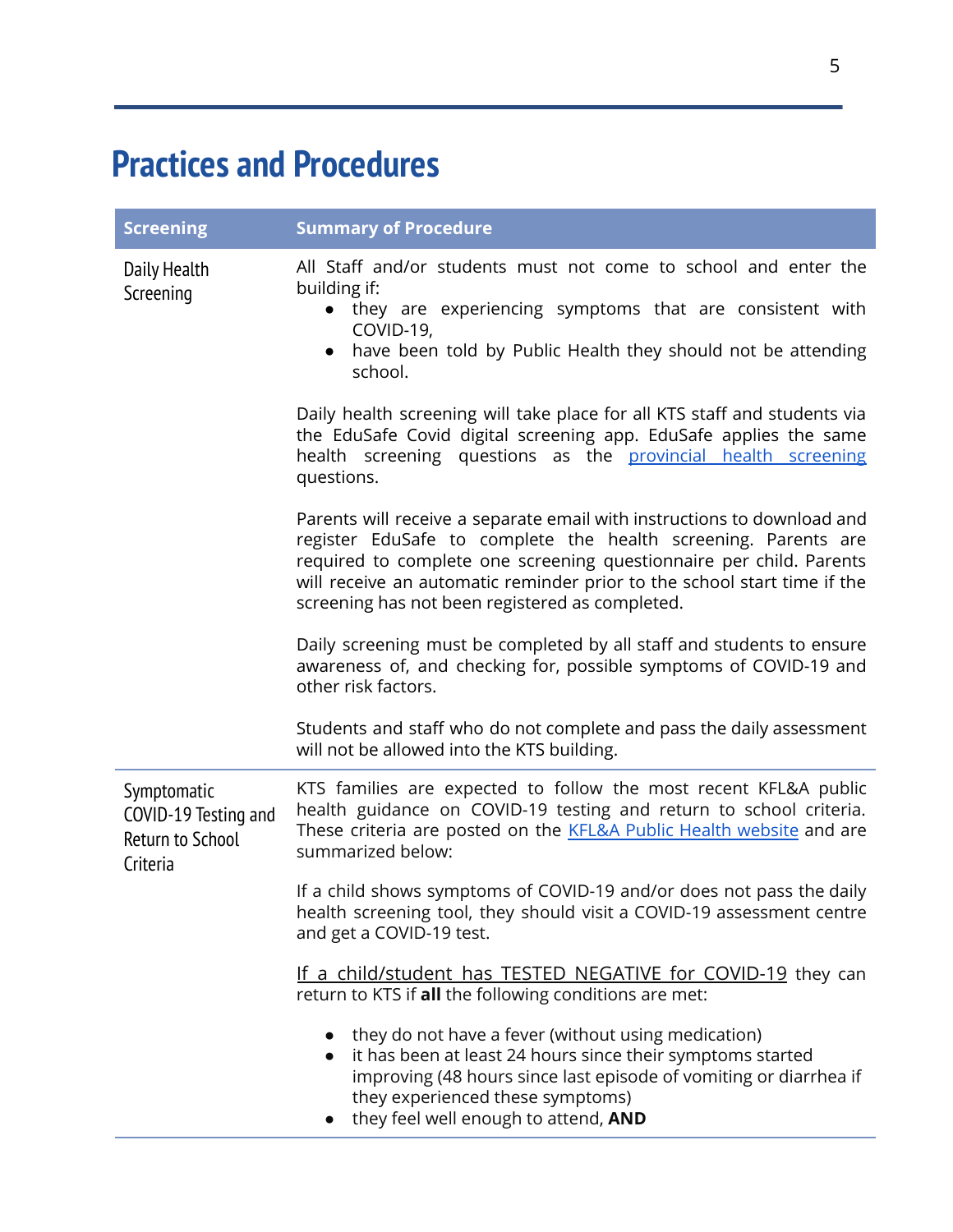● they pass the daily screening.

**Please note:** As per the Government of Ontario [COVID-19](https://s3.documentcloud.org/documents/21040125/ontario-releases-new-guidance-on-covid-19-cases-contacts-and-outbreaks-including-in-schools.pdf) Case Contact and Outbreak [Management](https://s3.documentcloud.org/documents/21040125/ontario-releases-new-guidance-on-covid-19-cases-contacts-and-outbreaks-including-in-schools.pdf) guidance, fully immunized siblings and household members do not need to isolate at home. Unvaccinated household members must isolate at home until the student tests negative.

If testing is recommended and a student is NOT TESTED for COVID-19 they can return to KTS if **all** the following conditions are met:

| • they must self-isolate for 10 days from symptom onset. |
|----------------------------------------------------------|
| • they do not have a fever (without using medication)    |

- it has been at least 24 hours since their symptoms started improving (48 hours since last episode of vomiting or diarrhea if they experienced these symptoms)
- they feel well enough to attend, **AND**
- they pass the daily screening.

\*As per the Government of Ontario contact [management](https://health.gov.on.ca/en/pro/programs/publichealth/coronavirus/docs/contact_mngmt/app_11_high_risk_contact_FlowChart.pdf) and testing flow [chart,](https://health.gov.on.ca/en/pro/programs/publichealth/coronavirus/docs/contact_mngmt/app_11_high_risk_contact_FlowChart.pdf) fully immunized siblings and household members do not need to isolate at home but should monitor for symptoms for the next 10 days, follow public health measures like wearing a mask outside the home, and self-isolate and get tested if symptoms develop. If a child/student has TESTED POSITIVE for COVID-19 they will receive follow up from KFL&A Public Health. **Medical notes are not required to return to school, as long as all conditions have been met.**

> **Note:** a child/student who tests positive for COVID-19, does not require another test for 90 days, even if they are symptomatic again. In this case, they should be excluded until 24 hours after symptom resolution (48 hours if symptoms included vomiting or diarrhea).

> KTS does not have a formal asymptomatic testing policy in place for staff or students at this time. A voluntary asymptomatic testing policy

Asymptomatic COVID-19 Testing Strategy

<span id="page-6-1"></span><span id="page-6-0"></span>Travel and Quarantine Local/National travel: Currently, as per Public Health guidelines, a mandatory quarantine does not apply to students/families who travel locally or within Canada. However, in the interest of minimizing outside exposures and keeping KTS as a mega bubble, KTS strongly recommends that families minimize, to the extent possible, travel outside KFL&A.

may be revisited should circumstances warrant it.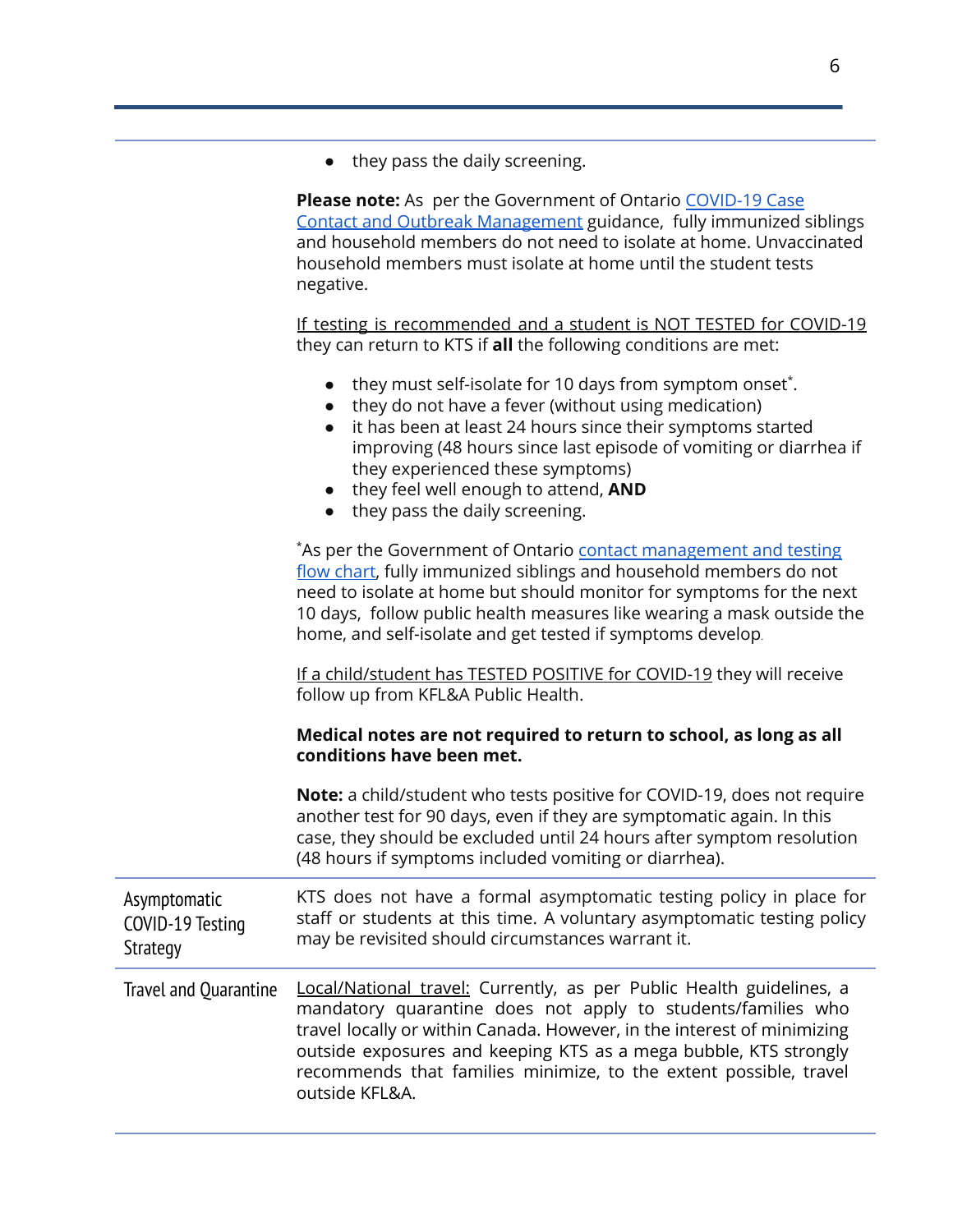<span id="page-7-1"></span><span id="page-7-0"></span>

|                                                 | Where local/national travel does occur, KTS families are expected to<br>follow KFL&A pre- and post-travel recommendations.                                                                                                                                                                                                                  |
|-------------------------------------------------|---------------------------------------------------------------------------------------------------------------------------------------------------------------------------------------------------------------------------------------------------------------------------------------------------------------------------------------------|
|                                                 | International travel: As per the Government of Canada's emergency<br>order under the Quarantine Act to slow the spread of COVID,<br>individuals returning from travel outside of Canada are required to<br>follow their most recent guidance. As changes are expected, please<br>consult the Government of Canada guidance prior to travel. |
| Isolation when<br>showing symptoms at<br>school | If a student or a staff member becomes symptomatic or otherwise<br>becomes sick (hereafter sick) while in school they will be immediately<br>isolated from the rest of their cohort until a parent/guardian can<br>bring them home.                                                                                                         |
|                                                 | If a student becomes symptomatic, family members will be contacted<br>for pick up. Siblings of a symptomatic student will also be required to<br>be picked up by parents, as per <b>KFL&amp;A Public Health</b> .                                                                                                                           |
|                                                 | If a staff member or any visitor becomes symptomatic, they must<br>report their symptoms to the KTS office and leave the building as<br>soon as possible. If a staff member has children who are students at<br>KTS, they will be required to leave with the staff member.                                                                  |
|                                                 | For any symptomatic person, a medical/surgical grade mask will be<br>provided for the sick person and those KTS staff members attending<br>to the sick person will be equipped with full personal protective<br>equipment (PPE). Each classroom has been outfitted with PPE kits for<br>this purpose.                                       |
|                                                 | Until determined otherwise, the student or staff will be presumed to<br>be a suspected COVID-19 case.                                                                                                                                                                                                                                       |
|                                                 | Public Health will be notified and we will follow their guidance on<br>communication as well as possible testing and isolation of other<br>individuals from the symptomatic student's cohort who were present<br>while the student or staff member became sick.                                                                             |
| <b>Public Health</b><br>Reporting               | KTS is required to report suspected or confirmed cases of COVID-19<br>under the Health Protection and Promotion Act. In keeping with Public<br>Health guidelines, KTS will work collaboratively with KFL&A Public<br>Health's to follow their outbreak management procedure.                                                                |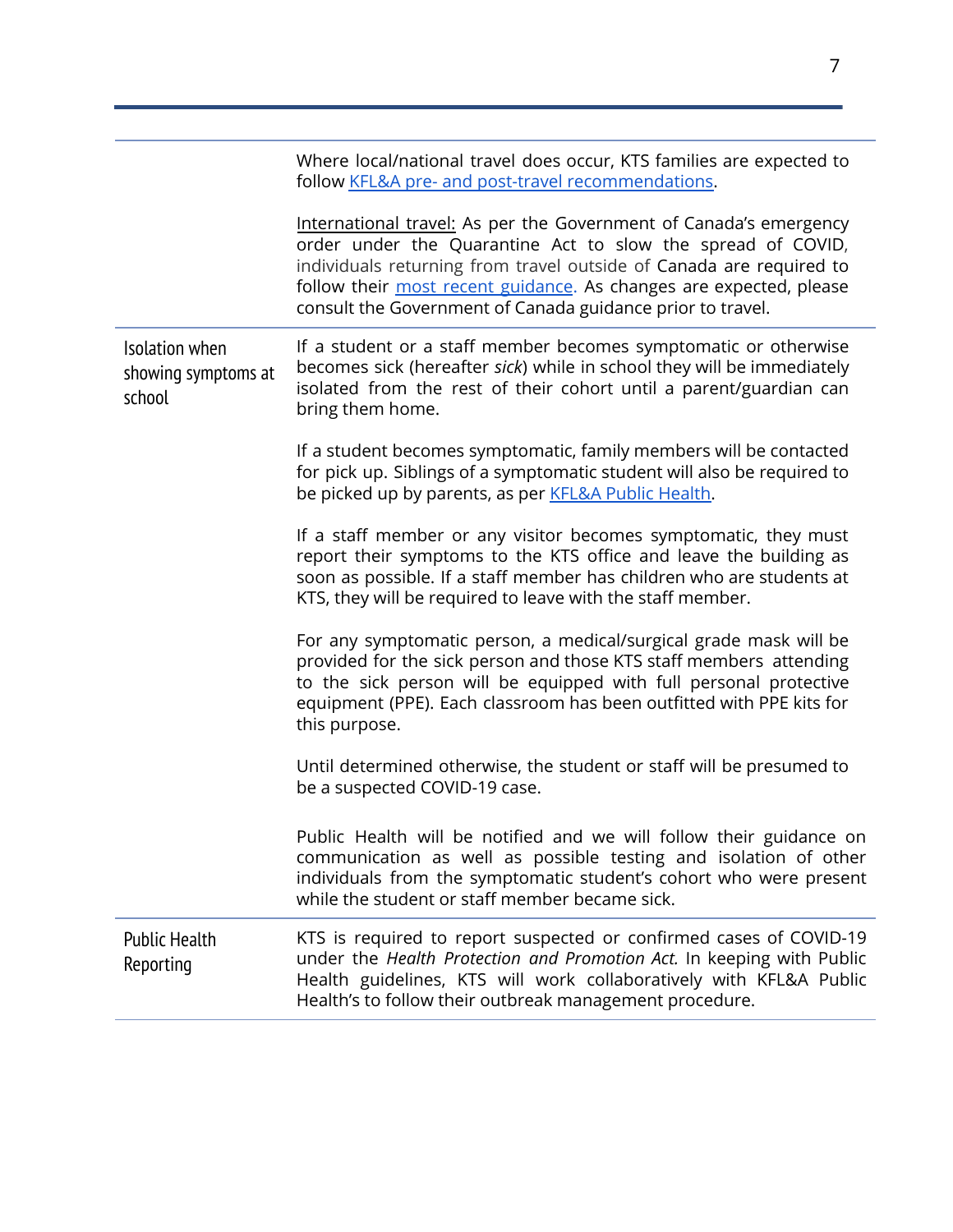<span id="page-8-1"></span><span id="page-8-0"></span>

| Closures                  | Public Health mandated school or cohort closures may occur in the<br>event of one or more confirmed COVID-19 cases.                                                                                                                                                                                                                                                                                                                                                                                                                                                                                                                                                                                                                                                                                                                                                                                                                                                                                                                                                                                                                                                                                                                                                                                                                                                                                                                                    |
|---------------------------|--------------------------------------------------------------------------------------------------------------------------------------------------------------------------------------------------------------------------------------------------------------------------------------------------------------------------------------------------------------------------------------------------------------------------------------------------------------------------------------------------------------------------------------------------------------------------------------------------------------------------------------------------------------------------------------------------------------------------------------------------------------------------------------------------------------------------------------------------------------------------------------------------------------------------------------------------------------------------------------------------------------------------------------------------------------------------------------------------------------------------------------------------------------------------------------------------------------------------------------------------------------------------------------------------------------------------------------------------------------------------------------------------------------------------------------------------------|
|                           | In the case of a suspected or confirmed outbreak, KTS will be working<br>collaboratively with KFL&A Public Health and follow their guidance.                                                                                                                                                                                                                                                                                                                                                                                                                                                                                                                                                                                                                                                                                                                                                                                                                                                                                                                                                                                                                                                                                                                                                                                                                                                                                                           |
|                           | In the event of a cohort or school closure, reopening will be at the<br>advice of KFL&A Public Health.                                                                                                                                                                                                                                                                                                                                                                                                                                                                                                                                                                                                                                                                                                                                                                                                                                                                                                                                                                                                                                                                                                                                                                                                                                                                                                                                                 |
|                           | During such closures, KTS will pivot to our alternate learning plans<br>described on page remote learning plan.                                                                                                                                                                                                                                                                                                                                                                                                                                                                                                                                                                                                                                                                                                                                                                                                                                                                                                                                                                                                                                                                                                                                                                                                                                                                                                                                        |
| <b>School Entry/Exits</b> | Cohorts will be assigned a specific entry/exit into the KTS building to<br>minimize congestion and to accommodate distancing and cohorting<br>measures to the extent possible. Shared pathways are clearly marked<br>every 2m.                                                                                                                                                                                                                                                                                                                                                                                                                                                                                                                                                                                                                                                                                                                                                                                                                                                                                                                                                                                                                                                                                                                                                                                                                         |
|                           | <b>Points of entry:</b><br>Before/After School Care: Enter the side yard using the gate to the<br>right of the building, then proceed to the Kitchen door (second last<br>door on the left).<br>Montessori: Early Years playground gate through the parking lot, to<br>$\bullet$<br>Montessori door.<br>Kindergarten: Early Years playground through the parking lot, to<br>$\bullet$<br>Kindergarten door.<br>Grade 1: Enter through their external classroom door using the gate<br>to the right of the building, through the side yard to the last door on<br>the left.<br>Grade 2: Enter through their external classroom door using the<br>$\bullet$<br>path to the left of the building in between the Early Years yard and<br>the main building.<br>Grade 3: Enter through the boot room door using the gate to the<br>right of the building, through the side yard to the first door on the<br>left.<br>Grades 4 and 5: Enter through the side door entrance using the<br>path to the left of the building in-between the Early Years yard and<br>the main building.<br>Grades 6, 7, 8: Enter through the front door of the building.<br>Staff will be posted at all entrances to welcome students and to verify<br>that the health screening has been completed.<br>Students whose health screening has not been completed will not be<br>allowed into the building until a parent/guardian has completed the<br>electronic health screening. |

When parents/guardians are dropping off and picking up students, it is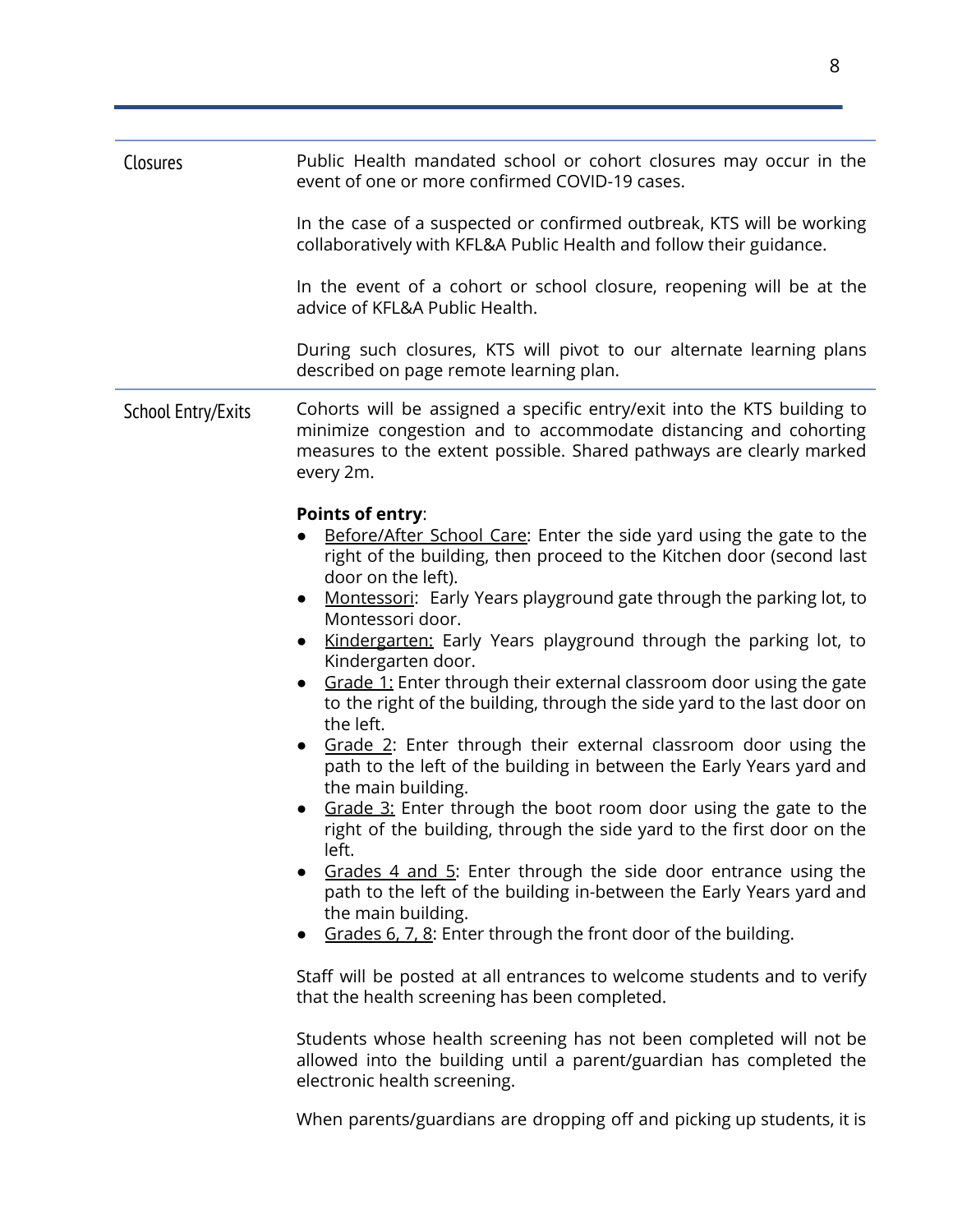our expectation that this be done as quickly and safely as possible, respecting a 2 metre distance. Face coverings are required for both students and parents during drop off and pick up times as distancing and cohorting measures may be difficult to maintain, even though KTS has made every effort to facilitate these measures. Parents/guardians are not permitted in the building.

KTS strongly encourages on-time arrivals and departures with our enhanced safety protocols in place.

Should a late arrival be necessary, students will enter through the main entrance and check in with Mrs. Beattie and will be accompanied to their class. Health screening must be completed prior to drop off.

#### **Morning Cohort Drop Off Times:**

- 7:30-8:45am: Before School Care (mask required)\*
	- \*The before school program runs from 7:30am-8:45am. At 8am, Kindergarten to Grade 8 students will go to their regular classrooms. Montessori students will stay in the before school program until 8:45am. Montessori students with siblings in Kindergarten to Grade 8 will not be charged to use the before school program from 8:00am to 8:45am.
- 8:00 8:25am: Kindergarten to Grade 8
- 8:45-9:00: Montessori Program.

#### **Cohort pick up times and locations**:

- 3:00-3:30pm: Montessori and Kindergarten parents will pick up at their classroom's external door. Please respect a one-way flow of traffic as depicted in Appendix B.
- 3:15-3:30pm: Grade 2 parents will pick up at their classroom's external door. Please respect a one-way flow of traffic (as depicted in Appendix B.
- 3:15-3:30pm: Grades 1 and 3 parents will pick up from the side yard gate to the right of the school.
- 3:30-3:40pm: Grades 4 to 8 students will be gathered in their cohorts at five designated locations in front of the building on school property as depicted in Appendix B.
	- o Grade 8: Next to Grade 7 cohort.
	- o Grade 7: Far left side of the school parking lot.
	- o Grade 6: In front of the Early Years playground.
	- o Grade 5: On the grass to the left of the main door path.
	- $\circ$  Grade 4: On the grass to the right of the main door path.
- 3:40-5:30pm: After School Care: Pick up through the gate to the right of the building, through the side yard to the second last door on the left (Kitchen door).

<span id="page-9-0"></span>Morning Drop off Please consult Appendix A for further details about the Cohort Entries.

### <span id="page-9-1"></span>Afternoon Pick Up

Please consult Appendix B for further details about the Cohort Pick Up Locations.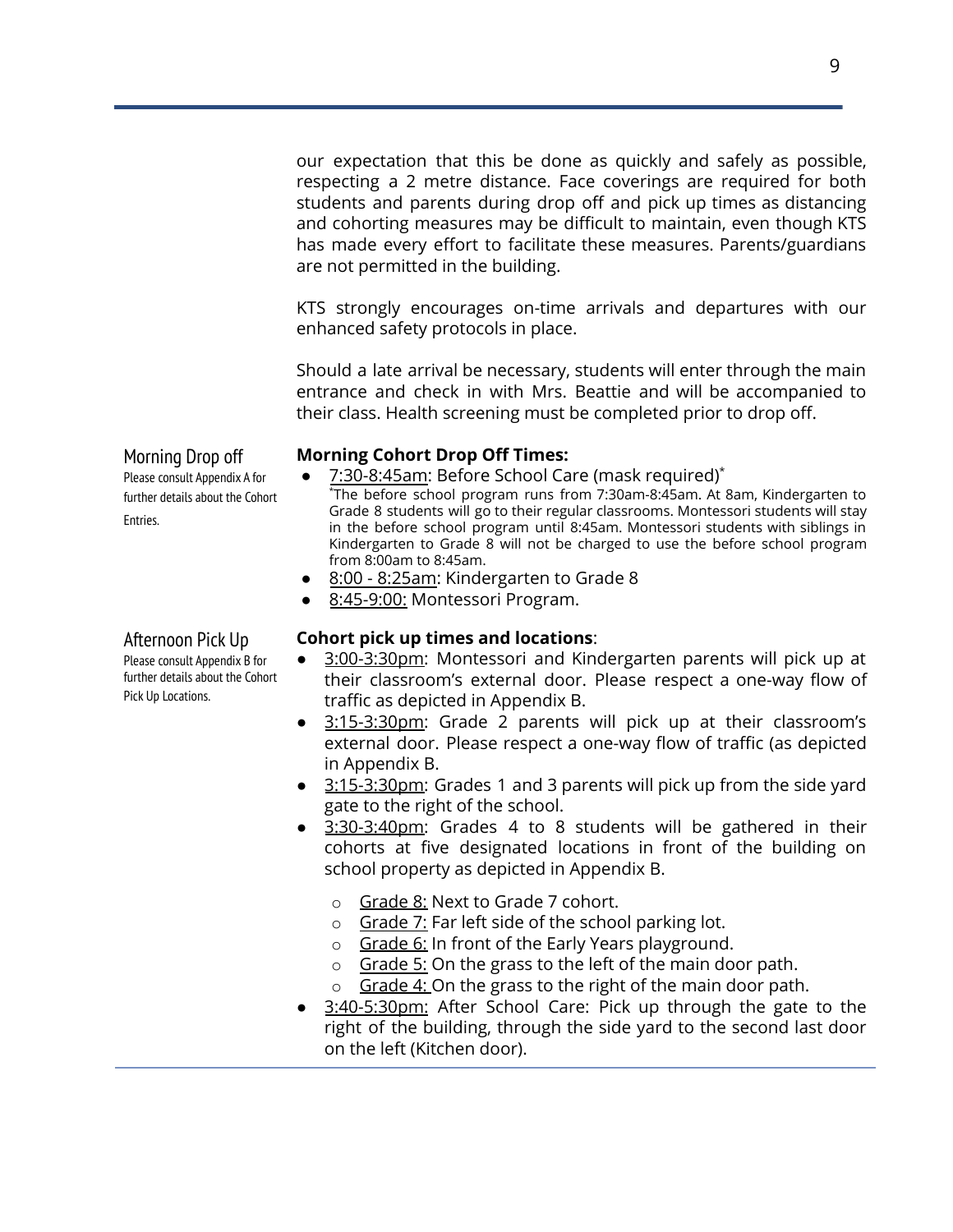### <span id="page-10-0"></span>**COVID-19 Risk Mitigation Measures**

<span id="page-10-2"></span><span id="page-10-1"></span>

| <b>Risk Mitigation</b><br><b>Measure</b> | <b>Summary of Procedure</b>                                                                                                                                                                                                                                                                                                                                                                                                                                                                |
|------------------------------------------|--------------------------------------------------------------------------------------------------------------------------------------------------------------------------------------------------------------------------------------------------------------------------------------------------------------------------------------------------------------------------------------------------------------------------------------------------------------------------------------------|
| Cohorting                                | Students will remain within their cohorts indoors except in some<br>circumstances, such as student-to-student peer support, clubs and<br>extracurricular activities and the before and after care program. In<br>these circumstances, students are expected to wear masks and<br>maintain a 2 metre distance.                                                                                                                                                                              |
|                                          | Specialist teachers will rotate as per class schedule, wearing<br>appropriate PPE.                                                                                                                                                                                                                                                                                                                                                                                                         |
|                                          | Outdoor recess cohorts (K/Gr1, Gr2/3, Gr4/5, Gr 6/7/8) will be<br>implemented to provide social opportunities for students. During these<br>times, masking will not be required but distancing will be encouraged.                                                                                                                                                                                                                                                                         |
|                                          | As much as possible, classes and lunches will be held outside. When<br>inside, lunches will be eaten in classrooms. Each cohort will also be<br>assigned to a specific bathroom.                                                                                                                                                                                                                                                                                                           |
| <b>Physical Distancing</b>               | Indoors: Physical alterations to the existing building accommodates 6ft<br>of separation between students (in all directions) in all classrooms.                                                                                                                                                                                                                                                                                                                                           |
|                                          | Outdoors: During physical education classes, recess, of GOGA when<br>cohorts are mixed,                                                                                                                                                                                                                                                                                                                                                                                                    |
| Hand Hygiene                             | Routine hand hygiene (washing with soap and water or using hand<br>sanitizer) is integral to minimizing COVID-19 transmission at KTS.                                                                                                                                                                                                                                                                                                                                                      |
|                                          | KTS has a hand hygiene policy that is layered onto pre-existing school<br>routines.                                                                                                                                                                                                                                                                                                                                                                                                        |
|                                          | Sinks are located in some classrooms, and cohorts are assigned to<br>specific bathrooms.                                                                                                                                                                                                                                                                                                                                                                                                   |
|                                          | At a minimum, hand hygiene is practiced:<br>• Prior to entering and exiting the building (drop off/pick up,<br>recess, GOGA, etc.).<br>Prior to entering and exiting a classroom.<br>$\bullet$<br>Before and after eating food.<br>$\bullet$<br>After using the washroom, sneezing, coughing or blowing one's<br>$\bullet$<br>nose.<br>Before and after touching and/or putting on a mask.<br>$\bullet$<br>Before and after sports activity/outdoor play.<br>When hands are visibly dirty. |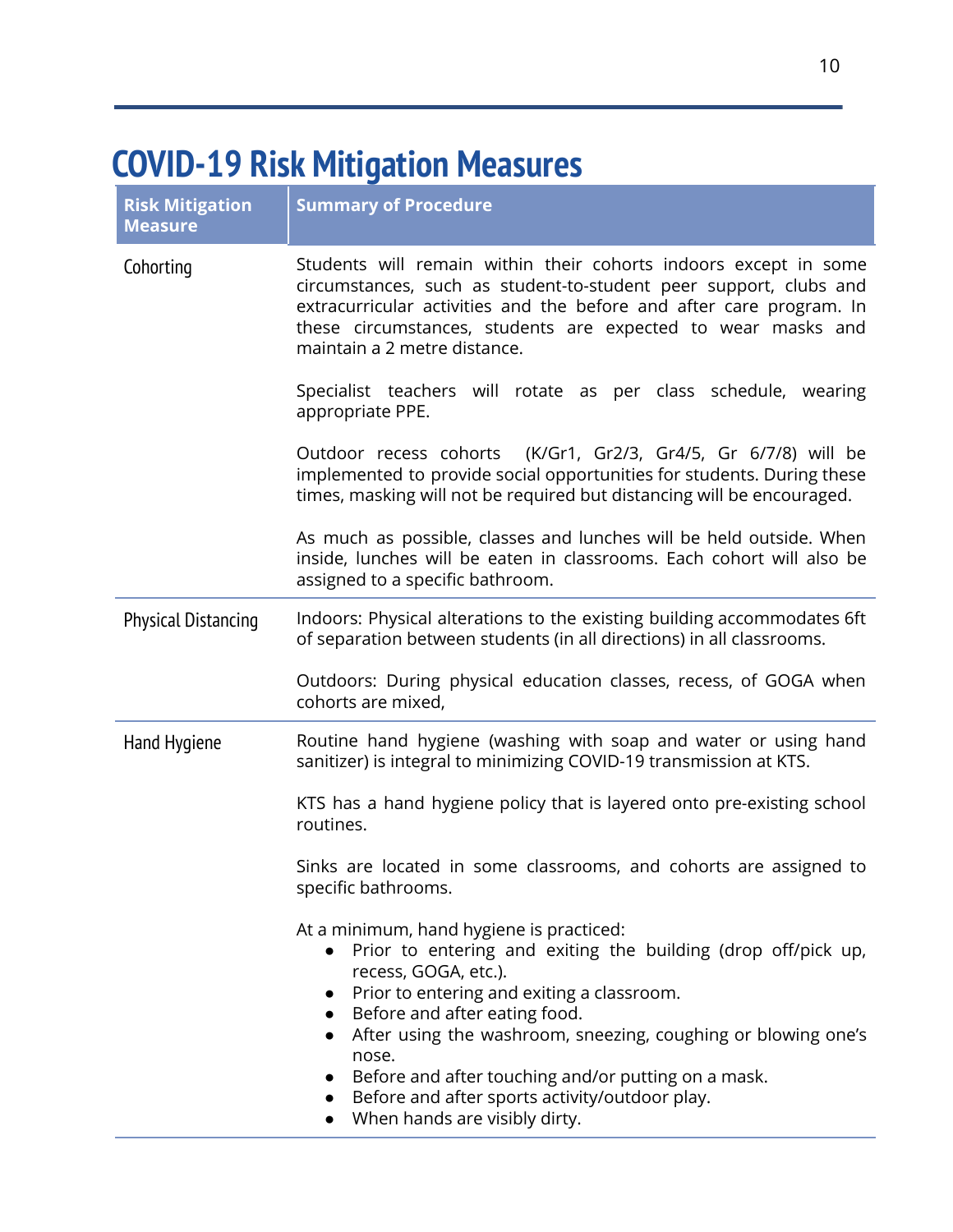<span id="page-11-2"></span><span id="page-11-1"></span><span id="page-11-0"></span>

|                           | Soap and water is the preferred method for hand hygiene and will be<br>used as often as possible. Where soap and water hand hygiene cannot<br>be practised, alcohol-based hand sanitizer containing at least 70%<br>alcohol will be used. Hand sanitizing stations are located at all school<br>entrances/exits and in classrooms.<br>Public health signage on proper hand hygiene (hand washing and |
|---------------------------|------------------------------------------------------------------------------------------------------------------------------------------------------------------------------------------------------------------------------------------------------------------------------------------------------------------------------------------------------------------------------------------------------|
|                           | sanitizing) is conspicuously placed in all relevant locations.                                                                                                                                                                                                                                                                                                                                       |
| <b>Shared Materials</b>   | The use of shared materials indoors and outdoors is permitted. KTS will<br>focus on using hand hygiene and respiratory etiquette to reduce the<br>risk of infection related to shared equipment. Shared items or<br>equipment that are easily cleaned will be cleaned and disinfected as<br>per our Classroom Material Environmental Cleaning and Disinfection<br>Policy.                            |
| Environmental<br>Cleaning | KTS employs Eagle Eye Professional Cleaning Services to clean the<br>school on a daily basis, as well as more thorough cleaning on the<br>weekends. Enhanced COVID-19 cleaning protocols will remain in place<br>for the school year. The company holds a COVID-19 cleaning<br>certification from the Global Biorisk Advisory Council.                                                               |
|                           | In addition to our contract with Eagle Eye Professional Cleaning<br>Services, KTS staff will also perform scheduled and regular cleaning of<br>high touch surfaces that are within their cohort's space as per our<br>Environmental Cleaning and Disinfection Policy.                                                                                                                                |
|                           | High touch surfaces (e.g., door knobs, light switches, student desks and<br>chairs, sinks, and countertops) will be cleaned and disinfected at a<br>minimum twice daily and as often as necessary.                                                                                                                                                                                                   |
|                           | Low touch areas (e.g., floors, walls in proximity to high touch areas) will<br>be cleaned and disinfected at a minimum once daily, and as often as<br>necessary.                                                                                                                                                                                                                                     |
| Ventilation               | KTS has purchased portable medical grade air filtration/exchange units,<br>to provide each classroom with clean air. In general, units will<br>completely exchange the air every 15 minutes.                                                                                                                                                                                                         |
|                           | In addition:<br>Windows will be opened whenever possible.<br>Students will be outdoors as much as possible.                                                                                                                                                                                                                                                                                          |
| Face coverings            | Students: All KTS students will wear a mask when distancing and<br>cohorting measures cannot be maintained. These times include during                                                                                                                                                                                                                                                               |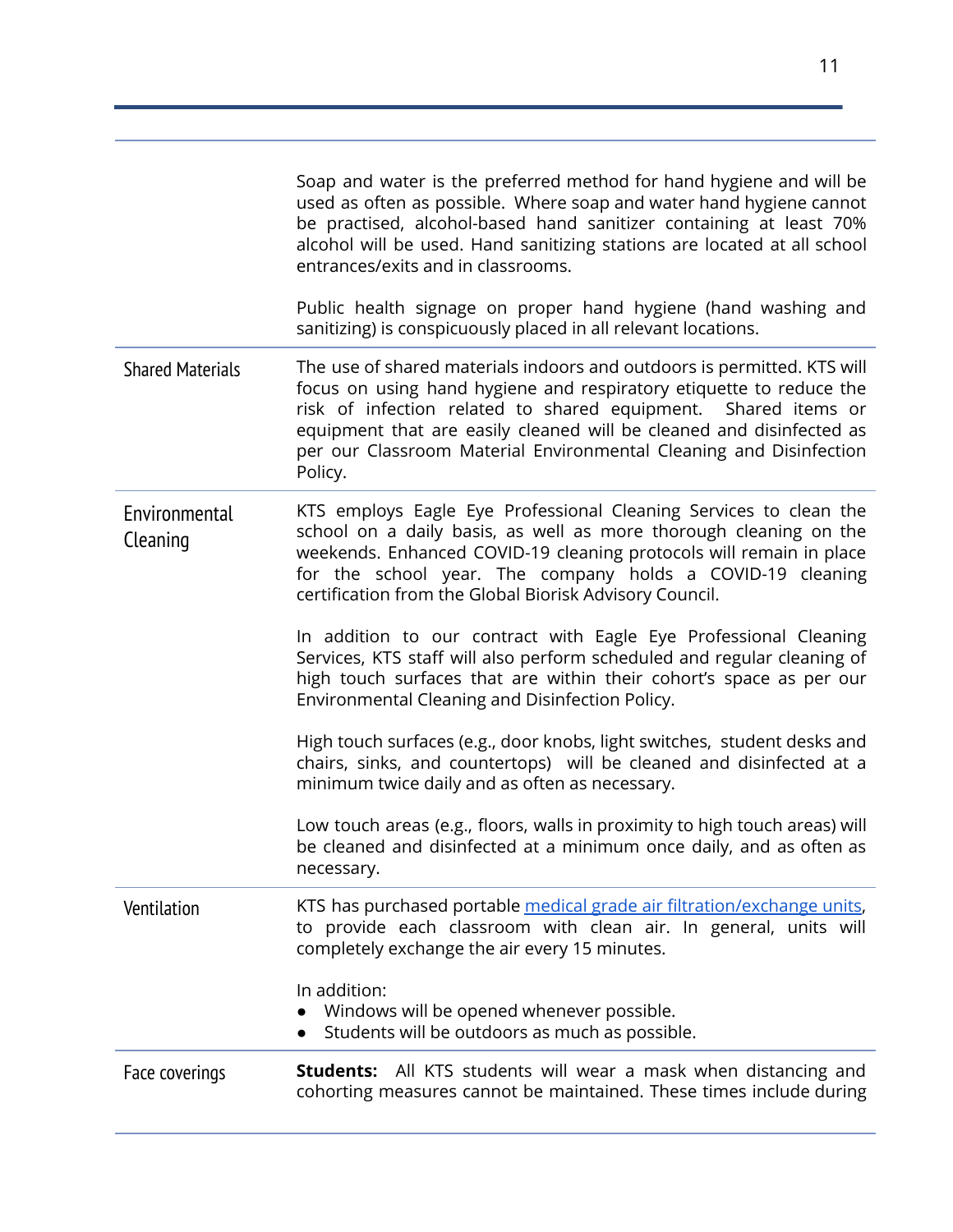drop off and pick up, when walking through school hallways, using bathrooms, and participation in the Before and After School program.

Grade 1-8 students at this time will be required to wear properly fitted non-medical or cloth masks indoors at all times. This includes while in the classroom during instruction time. Any changes with respect to this policy will be communicated in a timely manner to KTS families.

Masks may be temporarily removed indoors to engage in low-contact physical activity during physical education classes and to consume food and drink with a minimum distance of two metres maintained between cohorts and as much distancing as possible within a cohort.

Students are not required to wear masks during outdoor times. Distancing will be encouraged between cohorts.

Montessori and Kindergarten students at this time will be strongly encouraged to wear masks while inside the classroom (or when social distancing cannot be maintained) at KTS. Teachers will work with students in a supportive and compassionate manner to reinforce and model proper technique to put on and take off a mask, while respecting the individual tolerances and needs of each student. For students who tolerate the prolonged use of masks, we will continue to encourage them to use their masks indoors as long as it is tolerated.

Reasonable exceptions on the requirement to wear masks will apply.

Students may use face shields at their discretion, but these should not be used as a replacement for a face covering.

Students are expected to bring their own masks to school.

Non-medical 3-ply masks will be made available by KTS for students who run out of clean masks or forget their masks at home.

**Staff/Visitors:** Medical masks (surgical/procedural) are required to be worn by school staff and visitors inside KTS at all times. Staff will maintain at least a 2 meter distance when consuming food/drink and eye protection (i.e. face shield) will be provided for all teachers and other staff at KTS.

Staff and visitors are not required to wear masks outdoors.

Where necessary (such as in leading classes with students who are deaf, or hard of hearing), masks with clear panels are permitted. KTS has purchased masks with clear panels to allow students to be able to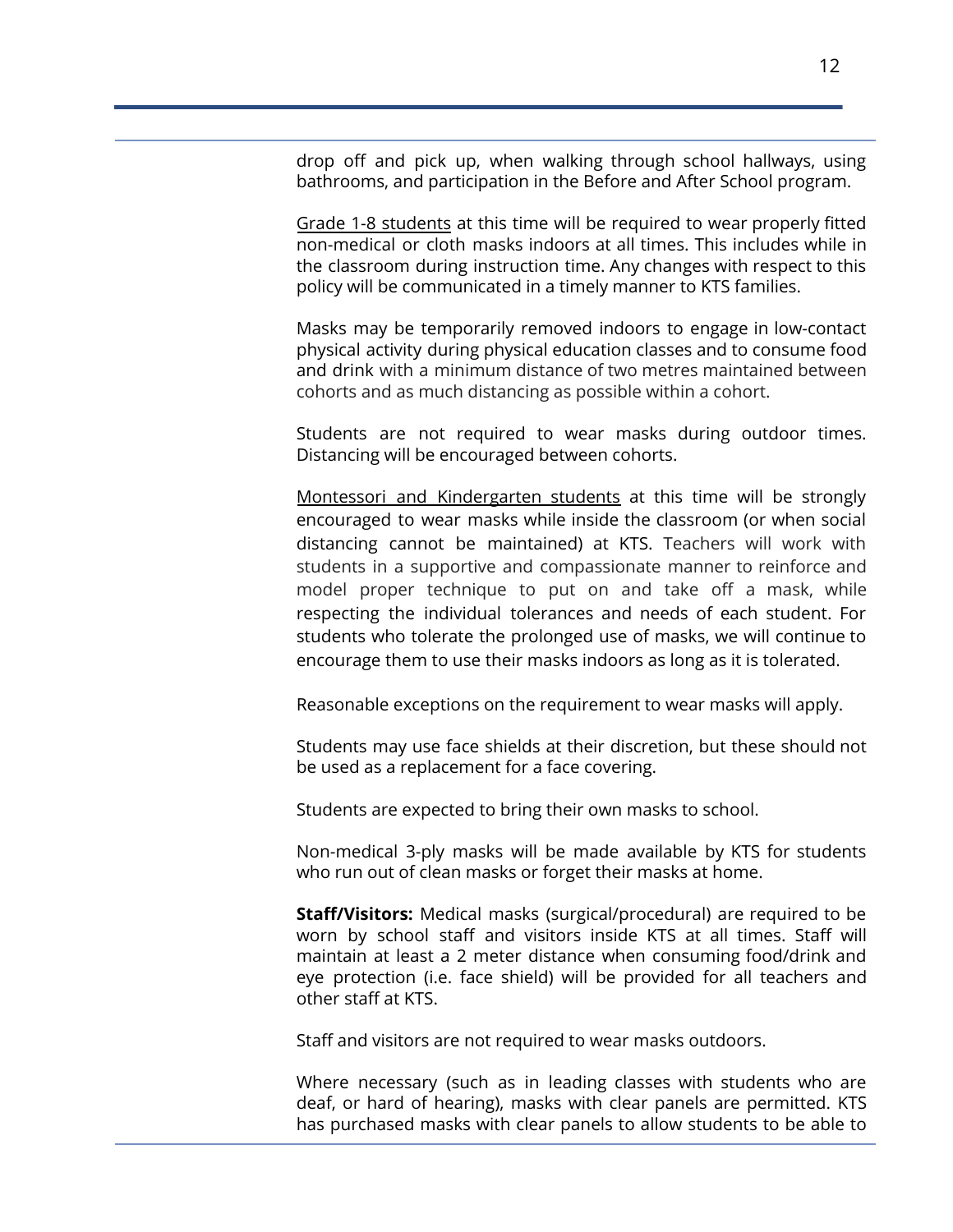<span id="page-13-0"></span>

|                             | see their teacher's facial expressions and to facilitate the ability to lip<br>read.                                                                                                                                                                                                                                                                                              |
|-----------------------------|-----------------------------------------------------------------------------------------------------------------------------------------------------------------------------------------------------------------------------------------------------------------------------------------------------------------------------------------------------------------------------------|
|                             | Reasonable exceptions on the requirement to wear masks will apply.                                                                                                                                                                                                                                                                                                                |
|                             | <b>Parents:</b> Parents dropping off and/or picking up students will be<br>required to wear a face covering.                                                                                                                                                                                                                                                                      |
| <b>COVID-19 Vaccination</b> | Full COVID-19 vaccination is a necessary public health measure to<br>protect against related deaths, hospitalizations, ICU admissions, and<br>transmission. KTS strongly encourages all eligible members of our<br>community to get vaccinated. If you have not yet received your<br>vaccinations, we encourage you to book your vaccination appointments<br>as soon as possible. |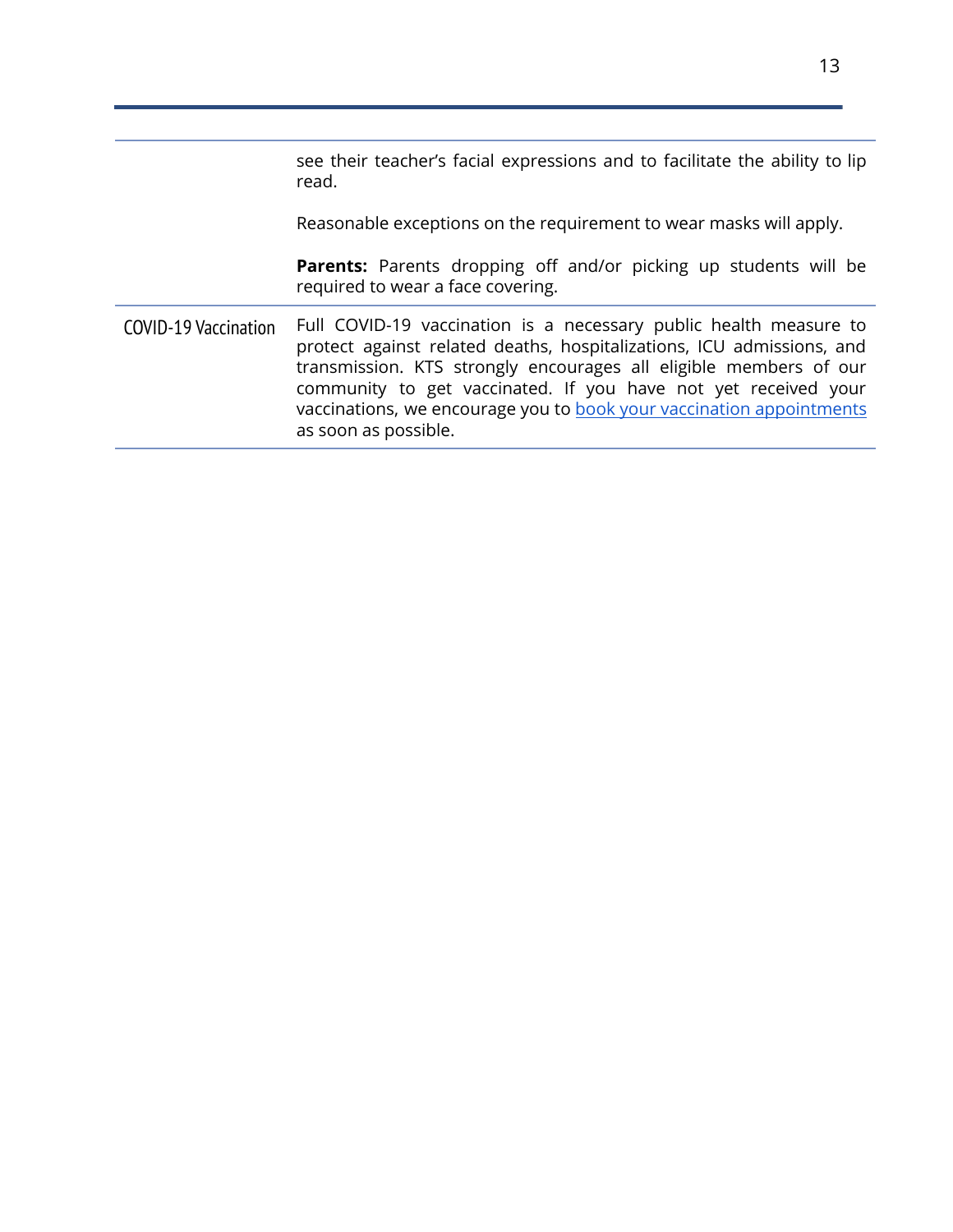### <span id="page-14-0"></span>**Program Considerations**

<span id="page-14-3"></span><span id="page-14-2"></span><span id="page-14-1"></span>

| <b>Program</b><br><b>Considerations</b> | <b>Summary of Procedures</b>                                                                                                                                                                                                                                                                                                           |
|-----------------------------------------|----------------------------------------------------------------------------------------------------------------------------------------------------------------------------------------------------------------------------------------------------------------------------------------------------------------------------------------|
| <b>Mental Health</b>                    | KTS will support our students and staff during their transition back to<br>school and throughout the school year via a focus on mental health.                                                                                                                                                                                         |
|                                         | KTS is working with a mental health professional to provide training to<br>staff to better support students as they navigate school re-entry and to<br>support their mental health needs as concerns are identified<br>throughout the year. The mental health needs of our staff will also be<br>supported throughout the school year. |
| Specific Academic<br>Programming        | KTS will support, to the extent possible and as permitted by KFL&A<br>Public Health and the Ontario Government, specific academic<br>programs including, music, health and physical education, and field<br>trips. These programs will be implemented with the appropriate health<br>and safety measures in place:                     |
|                                         | Music: Singing and the use of wind instruments will be permitted<br>indoors within a cohort. Students will maintain a 2 metre distance<br>during instructional times. Use of wind instruments and singing is<br>permitted outdoors in mixed cohorts with distancing in place.                                                          |
|                                         | If wind instruments are used during instructional times (indoors or<br>outdoors), they will not be shared.                                                                                                                                                                                                                             |
|                                         | Health and Physical Education: Indoor physical education equipment<br>and shared outdoor equipment are permitted with distancing. High<br>and low-contact activities are permitted. High-contact activities are only<br>permitted outdoors. Masking is not required.                                                                   |
|                                         | Low contact activities are permitted indoors. Masking is encouraged<br>but not required indoors for low-contact physical activities if a<br>minimum distance of two metres can be maintained between cohorts<br>and as much distance as possible maintained within a cohort.                                                           |
|                                         | Field trips: Day trips and overnight stays will be permitted at KTS, and<br>subject to availability. In the event of a field trip, the relevant provincial<br>requirements under the Reopening Act will be followed.                                                                                                                   |
| Extra-curricular<br><b>Activities</b>   | activities, sport teams and inter-school activities,<br>Clubs,<br>and<br>extra-curriculars will be permitted at KTS. Cohorts will be allowed to<br>interact outdoors with physical distancing encouraged, and indoors<br>with masking and appropriate physical distancing in place.                                                    |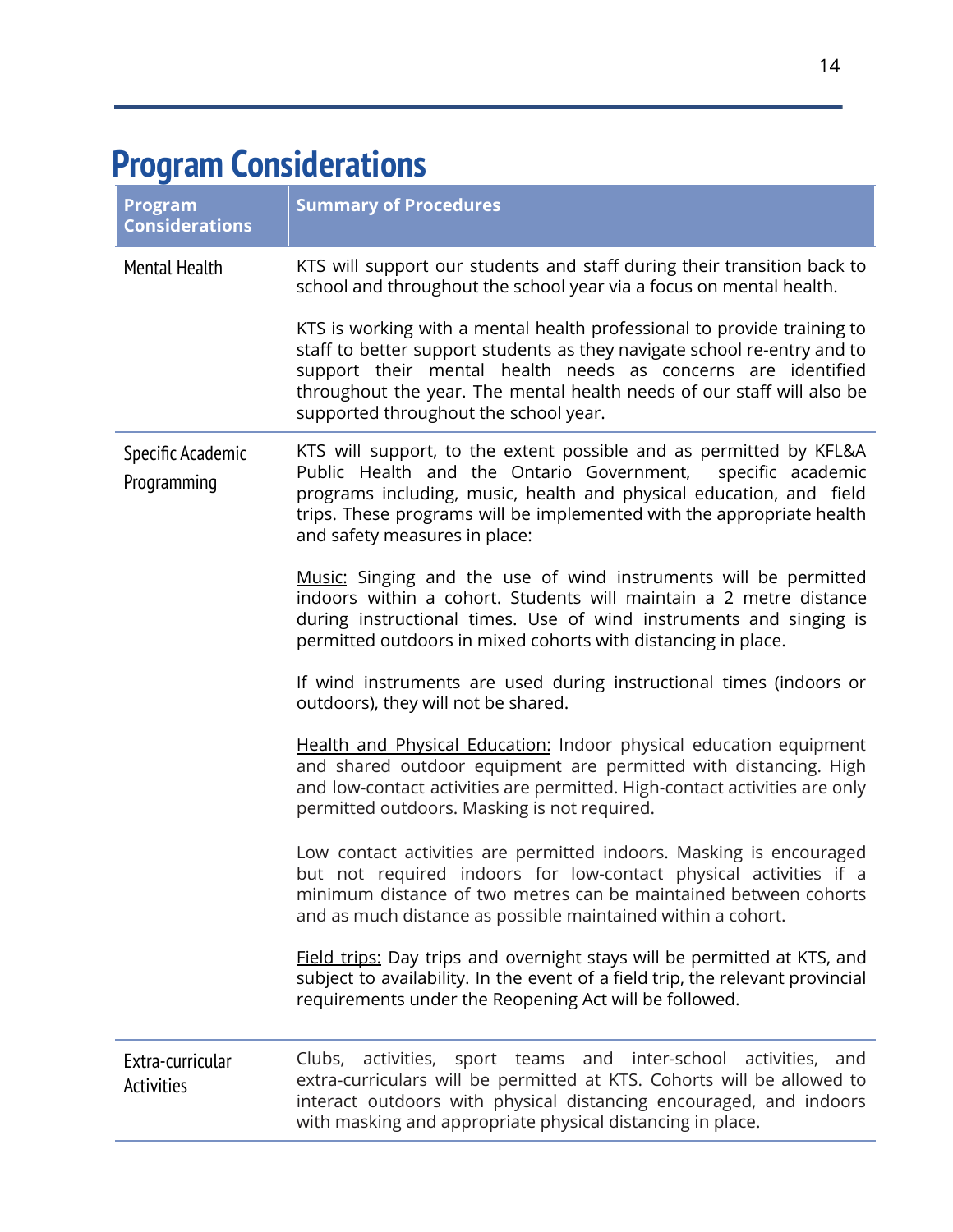<span id="page-15-2"></span><span id="page-15-1"></span><span id="page-15-0"></span>

| Assemblies                                   | School assemblies or other student/school programs such as our<br>student-to-student reading buddies program will be reinstated at KTS<br>and will follow the relevant provincial requirements under the<br>reopening act. Assemblies may include multiple cohorts provided<br>provincial capacity and distancing limits are respected.                                                                                      |
|----------------------------------------------|------------------------------------------------------------------------------------------------------------------------------------------------------------------------------------------------------------------------------------------------------------------------------------------------------------------------------------------------------------------------------------------------------------------------------|
| Communication                                | Class Dojo and email will be the communication tools used to share<br>information with the KTS community.                                                                                                                                                                                                                                                                                                                    |
|                                              | Suspected cases and outbreaks will be reported to all KTS families in a<br>timely manner. Parents will be informed which cohort(s) have been<br>affected.                                                                                                                                                                                                                                                                    |
|                                              | In the event of an outbreak, KTS will follow the guidance of KFL&A<br>Public Health.                                                                                                                                                                                                                                                                                                                                         |
|                                              | General COVID-related updates and information, if any, will be<br>integrated with our existing weekly KTS email updates. New<br>information and guidance documents arising that pertain to COVID-19<br>which are released by reputable sources including, but not limited to,<br>Federal or Provincial Ministries and the local Public Health unit will be<br>shared with KTS families via email as we become aware of them. |
|                                              | Non-emergency COVID-related concerns arising throughout the year<br>should be initially communicated to Mrs. Beattie, who will forward the<br>concern to the person best suited to respond to the concern.                                                                                                                                                                                                                   |
|                                              | Additional resources to assist families at home as a support in<br>understanding the social, emotional, psychological, and physical<br>impacts of the COVID-19 virus will also be shared.                                                                                                                                                                                                                                    |
| Before and After<br>School (BAS)<br>Programs | Advanced monthly registration for the Before and After School (BAS)<br>programs will be necessary until there is no longer a need for COVID-19<br>protocols. Families can register for a full month, or choose specific<br>days. Families will only be charged for days they use, but cannot use<br>days for which they are not pre-registered. Ad hoc attendance will not<br>be permitted.                                  |
|                                              | Each month, a link to the BAS registration form will be sent to families<br>to complete for the coming month.                                                                                                                                                                                                                                                                                                                |
|                                              | Families can also register for the yearly BAS plan, as per usual, and will<br>then be automatically registered in the program for the entire year.                                                                                                                                                                                                                                                                           |
|                                              | Montessori students with siblings in grades K-8 will also be<br>automatically registered in the Before School program from 8-8:45am                                                                                                                                                                                                                                                                                          |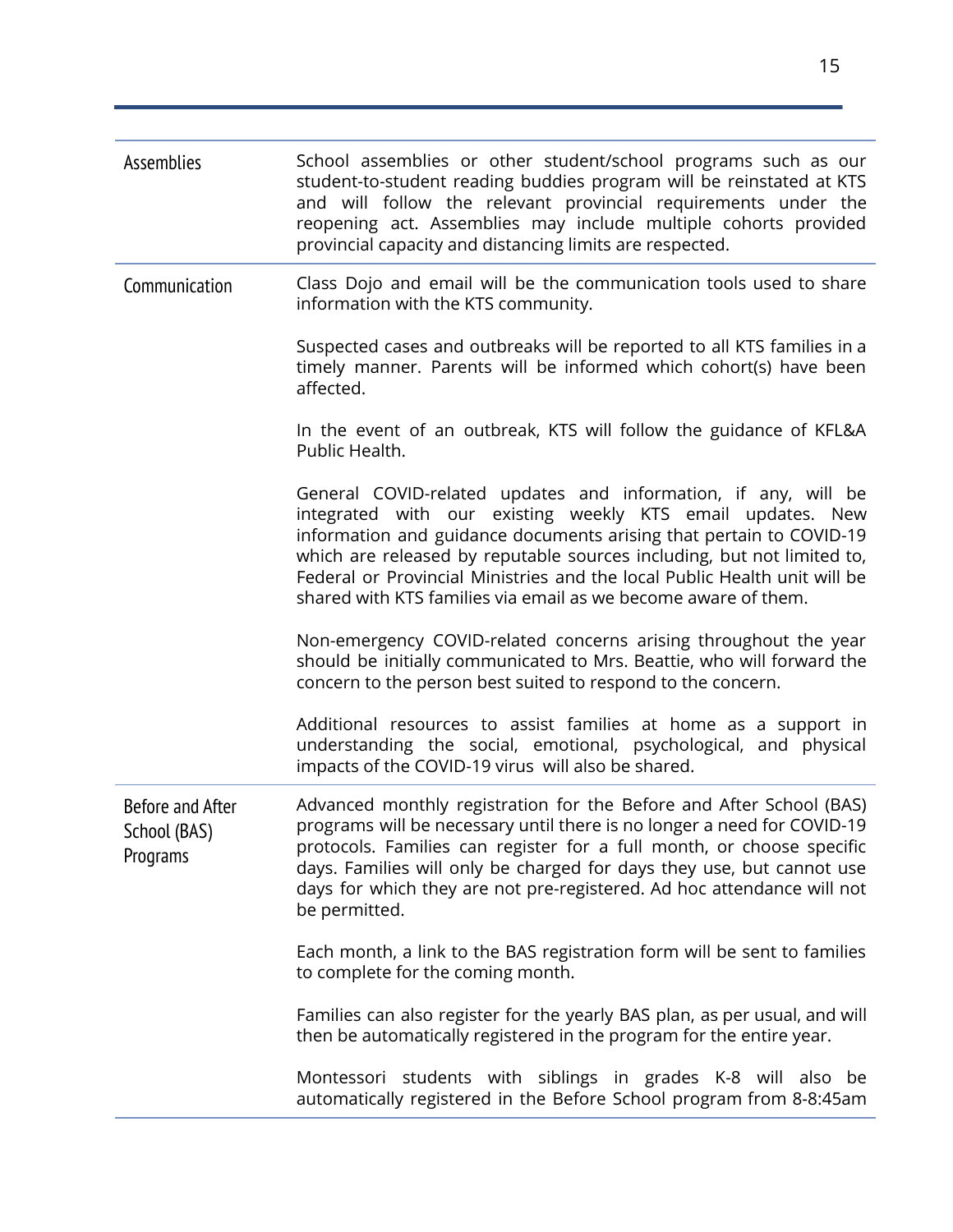<span id="page-16-0"></span>

|                              | each day. If a family wishes to use the program prior to 8am, they will<br>need to register.                                                                                                                                                                    |  |  |
|------------------------------|-----------------------------------------------------------------------------------------------------------------------------------------------------------------------------------------------------------------------------------------------------------------|--|--|
|                              | Staff and students will wear face coverings at all times as it will not be<br>possible to keep students in their respective cohorts.                                                                                                                            |  |  |
|                              | The BAS program will be delivered outside as often as possible.                                                                                                                                                                                                 |  |  |
|                              | Parents will be receiving a separate email containing detailed<br>information related to this program.                                                                                                                                                          |  |  |
| Alternate learning<br>models | Hybrid Model 1: Prolonged Absence for Individual Students.<br>This hybrid model applies to a student(s) who needs to stay at home<br>due to reasons related to COVID-19.                                                                                        |  |  |
|                              | Criteria to implement:<br>An absence that is longer than 48 hours related to COVID-19;<br>$\circ$<br>Any medical reason related to COVID;<br>$\circ$<br>Where the student is required by Public Health to isolate<br>$\circ$<br>or quarantine due to COVID-19.  |  |  |
|                              | Duration:<br>The duration of this model will be limited to the amount of time<br>$\circ$<br>where the student is either required to isolate /quarantine or<br>recover from illness.                                                                             |  |  |
|                              | Goals:<br>The goal of this model is to help students maintain learning so<br>$\circ$<br>that they can re-enter in-person learning as quickly and as<br>successfully as possible.                                                                                |  |  |
|                              | <u>Program Details:</u><br>KTS will work collaboratively with families to make the program work<br>with their unique needs.                                                                                                                                     |  |  |
|                              | The program will include the following three components:                                                                                                                                                                                                        |  |  |
|                              | 1) Students will be sent home with outstanding classroom work. If<br>materials need to be sent home for a student, arrangements will<br>be made for curbside pick up.<br>2) Students will be given some daily access to the classroom via                       |  |  |
|                              | streaming. Weekly synchronous virtual discussion sessions will<br>also be held to check-in with students and review learning<br>objectives.<br>3) Assignments to work on at home to be returned for<br>assessment/feedback (where applicable) will be available |  |  |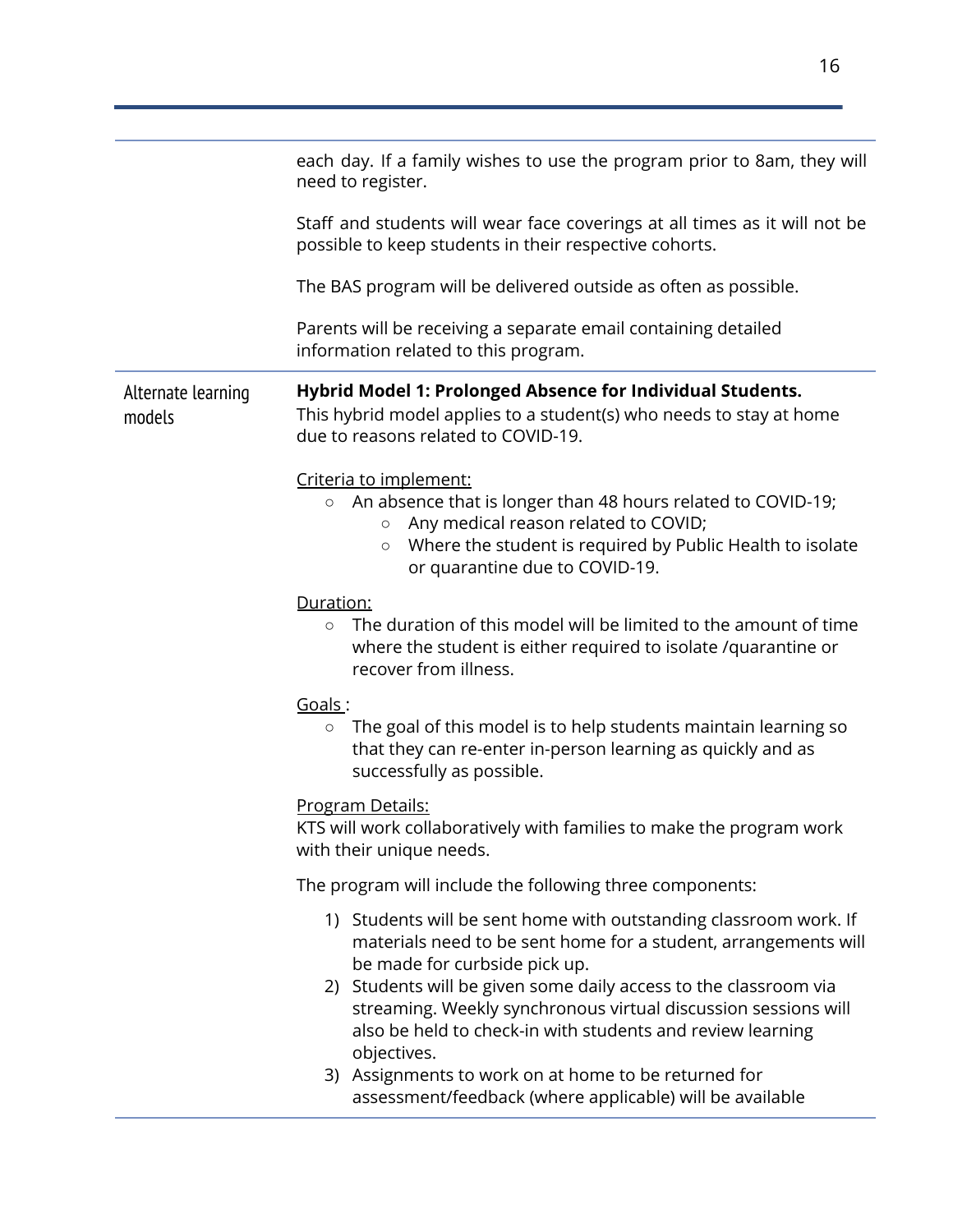through Google Classroom. If materials need to be sent home for a student, arrangements will be made for curbside pick up.

#### **Hybrid Model 2: Cohort Exclusion Model.**

This model applies to cohorts who, by order of Public Health or the Ontario Government, are excluded from KTS.

#### Criteria to implement:

○ By order of Public Health or the Government of Ontario.

#### Duration:

○ The duration of this hybrid model is not expected to last more than 14 days but is at the discretion of Public Health or the Ontario Government.

#### Goals:

○ The goal of this model is to transition students to an online delivery format within 48 hours of a closure and to maximize learning opportunities at home until they can return to in-person learning.

#### Program Details:

- Parents will be notified via email/Class Dojo of cohort exclusion.
- Google Classroom and a video conferencing system will be used. All information is housed in Google Classroom
- If needed, processes will be put in place to distribute materials to students to use at home.
- Within 48 hours, full day programming following a regular class schedule will be available. As this program is being delivered online, age appropriate adaptations are in place to ensure younger students are not spending too much time online each day.
	- Montessori and Kindergarten: The morning routine will be adapted to include a combination of synchronous and asynchronous work, with afternoons dedicated to independent work time.
	- Grades 1 to 8: Programming will follow the normal in-person class schedule, with adaptations made to class duration as per the developmental needs of the students.

#### **Model 3: School Wide Remote Model**

This model will be implemented if Public Health or the Ontario Government mandates a school closure.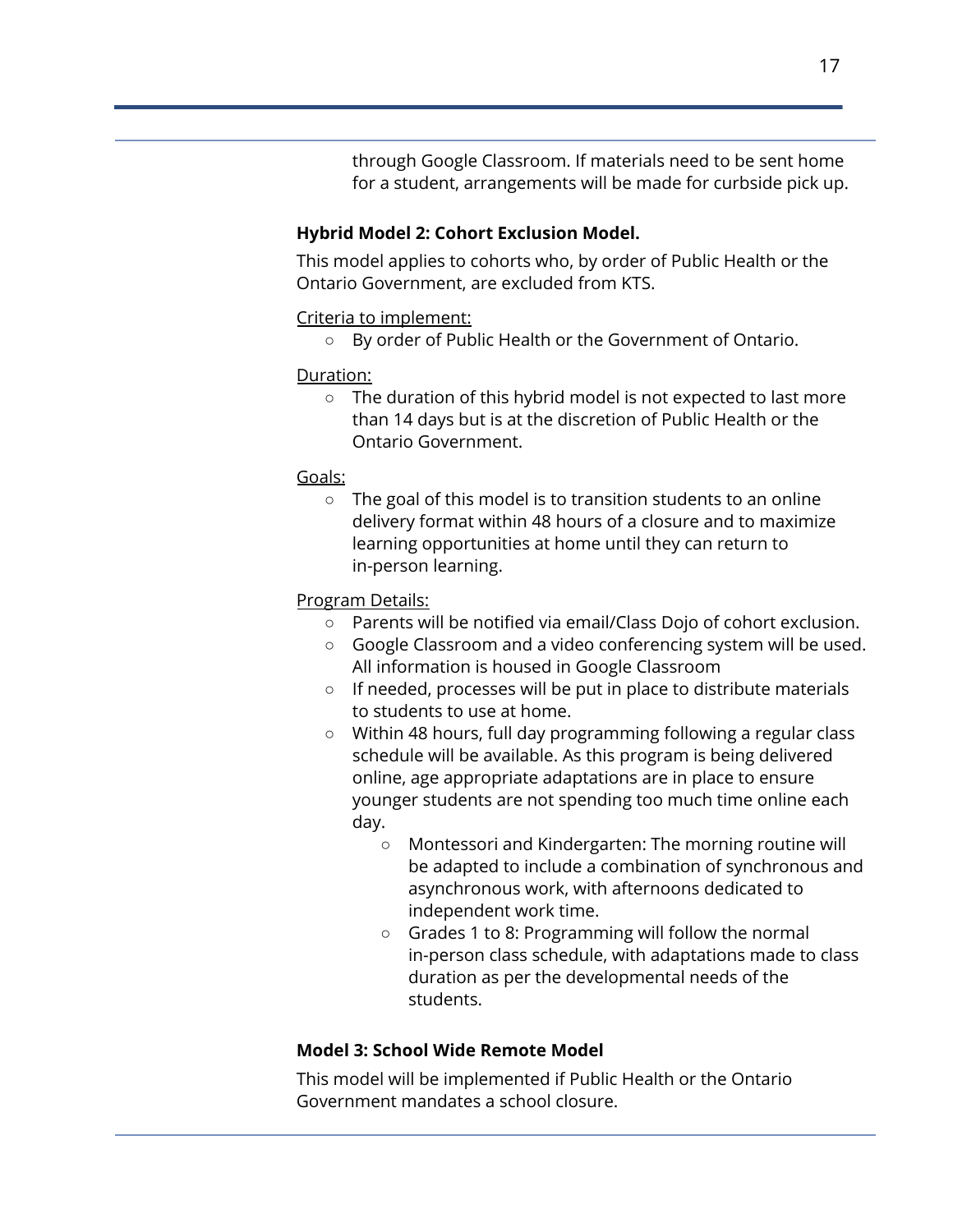#### Criteria to implement:

○ At the discretion of Public Health or the Ontario Government

Duration:

○ At the discretion of Public Health or the Ontario Government.

Goals:

| $\circ$ Maintain a sense of continuity and normalcy for students in |
|---------------------------------------------------------------------|
| their day-to-day lives, with increased emphasis on mental health    |
| and well-being.                                                     |

- Deliver an exceptional educational experience to students that covers both core curriculum and provides opportunities for enrichment.
- Promote a growth mindset where student success is built on patience, commitment, empathy, and perseverance.
- Support families as they partner with us in delivering their child's education.
- Maintain the KTS community spirit, where students, parents, and staff feel connected to one another and are encircled with care.

Program Details:

- Parents will be notified via email/Class Dojo of a closure.
- Within 2 days, the Remote Learning Model will be operational.
- Google Classroom and a video conferencing system will be used.
- All information will be housed in Google Classroom.
- If needed, processes will be put in place to distribute materials to students to use at home.
- The remote learning plan is available [online](https://4be251cf-e052-46ab-b0a2-b9dbc5417858.filesusr.com/ugd/33635d_d961a5f0fe404cf09661a875b6e2aae9.pdf) on the KTS website. If you would like to have a copy emailed to you, please contact Mrs. [Beattie](mailto:k.beattie@kingstownschool.ca) in the main office and she will gladly email you a copy.

<span id="page-18-0"></span>COVID-19 Informed Consent and Waiver

All KTS families will once again be asked to sign a COVID-19 Assumption of Risk and Release of Liability Waiver on behalf of their child(ren) attending KTS prior to the first day of school on Tuesday, September 7th. Parents will be asked to provide a signed and dated copy of the form to the KTS office prior to the first day or school or may provide a signed form with their oldest child (if there are siblings registered at KTS) on their first day of school.

By signing the form, parents/guardians indicate that:

1. They have read, understood, and are comfortable with COVID risk mitigation measures in place as described in the Reopening Plan and consent to sending their child(ren) to attend KTS;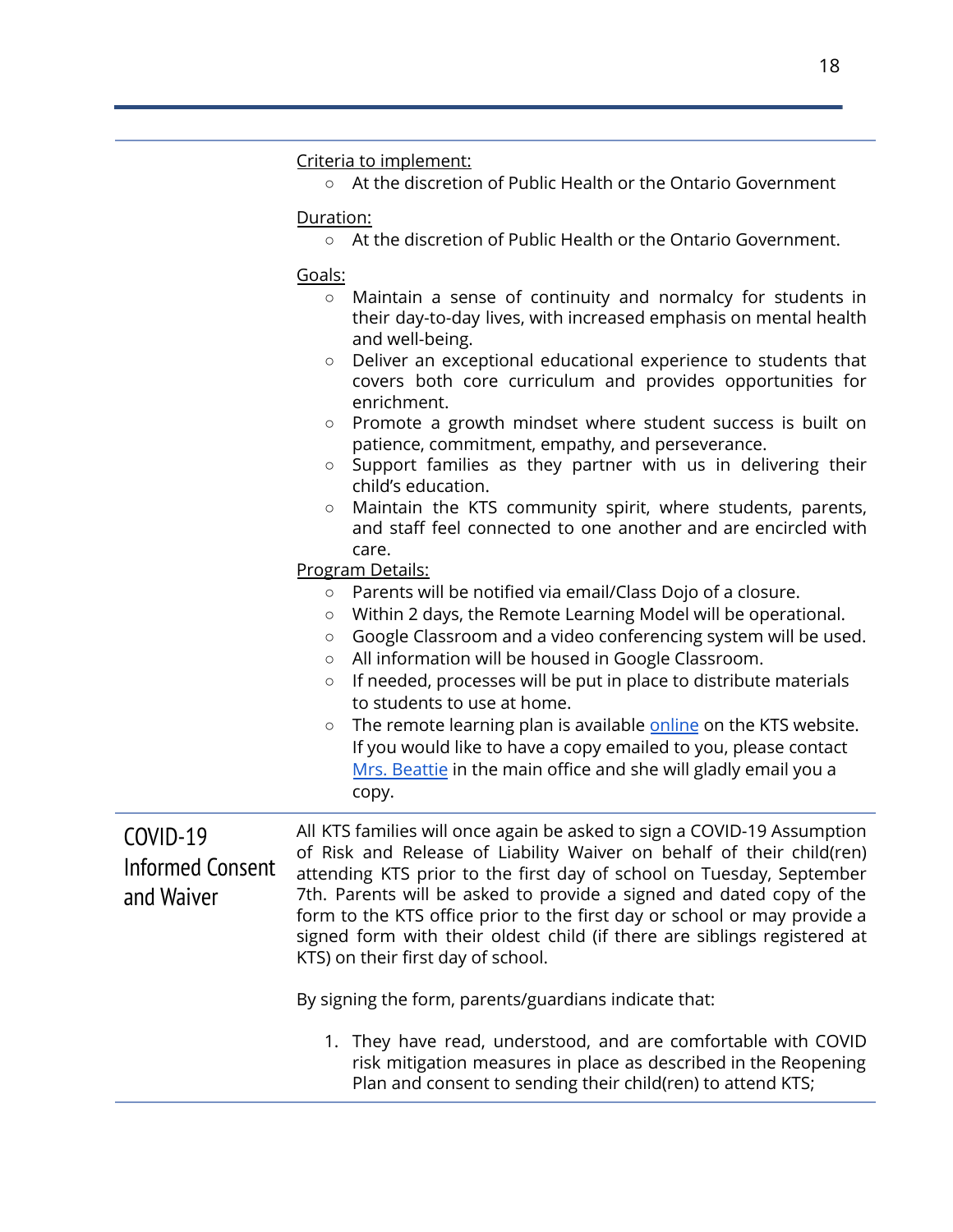- 2. They have had an opportunity to ask and have received clarifications regarding the Reopening Plan and COVID measures where they are needed;
- 3. They understand that the policies and procedures contained within the Reopening Plan are subject to change as the situation with COVID-19 evolves, and as the governmental and medical recommendations and mandates alter in response to its evolution.
- 4. They understand despite all measures in place, that by sending their children to KTS may place them in close proximity to others that could increase the risk of them contracting COVID-19;
- 5. They understand that our COVID measures in place are meant to mitigate not eliminate the risk of COVID transmission;
- 6. By consenting to send their child(ren) KTS, parents/guardians, voluntarily agree, on behalf of themselves, heirs, personal representatives and/or assigns to: a) assume all responsibility of the foregoing risks and accept sole responsibility for, and waive all claims for injury, illness, damage, loss, liability, or expense of any kind (including, but not limited to, personal injury, disability, and death) that may occur by their connection to their attendance at KTS; and b) release, indemnify and discharge all KTS employees, and members of the board of directors (the "Releasees") from any and all claims or causes of action (known or unknown) which their child(ren) may have arising out of or relating thereto, based on the actions, omissions, or negligence of the Releasees, whether a COVID-19 infection occurs before, during, or after attending KTS; **AND**
- 7. They agree to abide by our COVID-19 measures to limit the spread of COVID-19.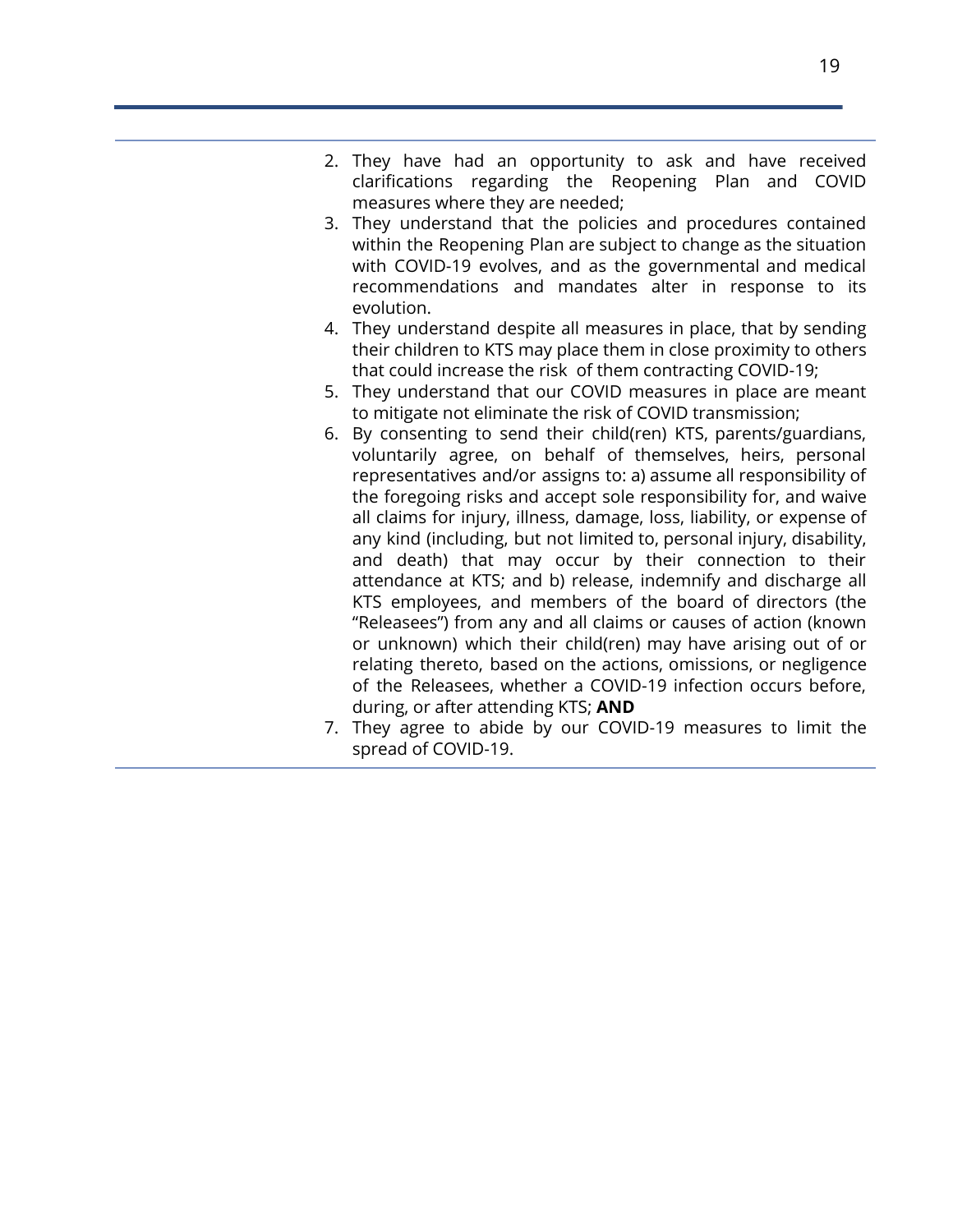### <span id="page-20-0"></span>**Guidance Documents**

- [Kingston](https://www.kflaph.ca/en/healthy-living/novel-coronavirus.aspx) and Region Public Health (KFL&A Public Health)
- Ministry of Education Child Care [Operational](https://www.ontario.ca/page/operational-guidance-during-covid-19-outbreak-child-care) Guidance
- Ministry of Education Approach to [Reopening](https://www.ontario.ca/document/covid-19-health-safety-and-operational-guidance-schools-2021-2022) School
- Covid-19 Science Table School Operation [2021-2022](https://covid19-sciencetable.ca/wp-content/uploads/2021/07/Science-Brief_School-Operation-for-the-2021-2022-Academic-Year-in-the-Context-of-the-COVID-19-Pandemic_20210719_published-2.pdf)
- COVID-19 Case Contact and Outbreak [Management](https://s3.documentcloud.org/documents/21040125/ontario-releases-new-guidance-on-covid-19-cases-contacts-and-outbreaks-including-in-schools.pdf)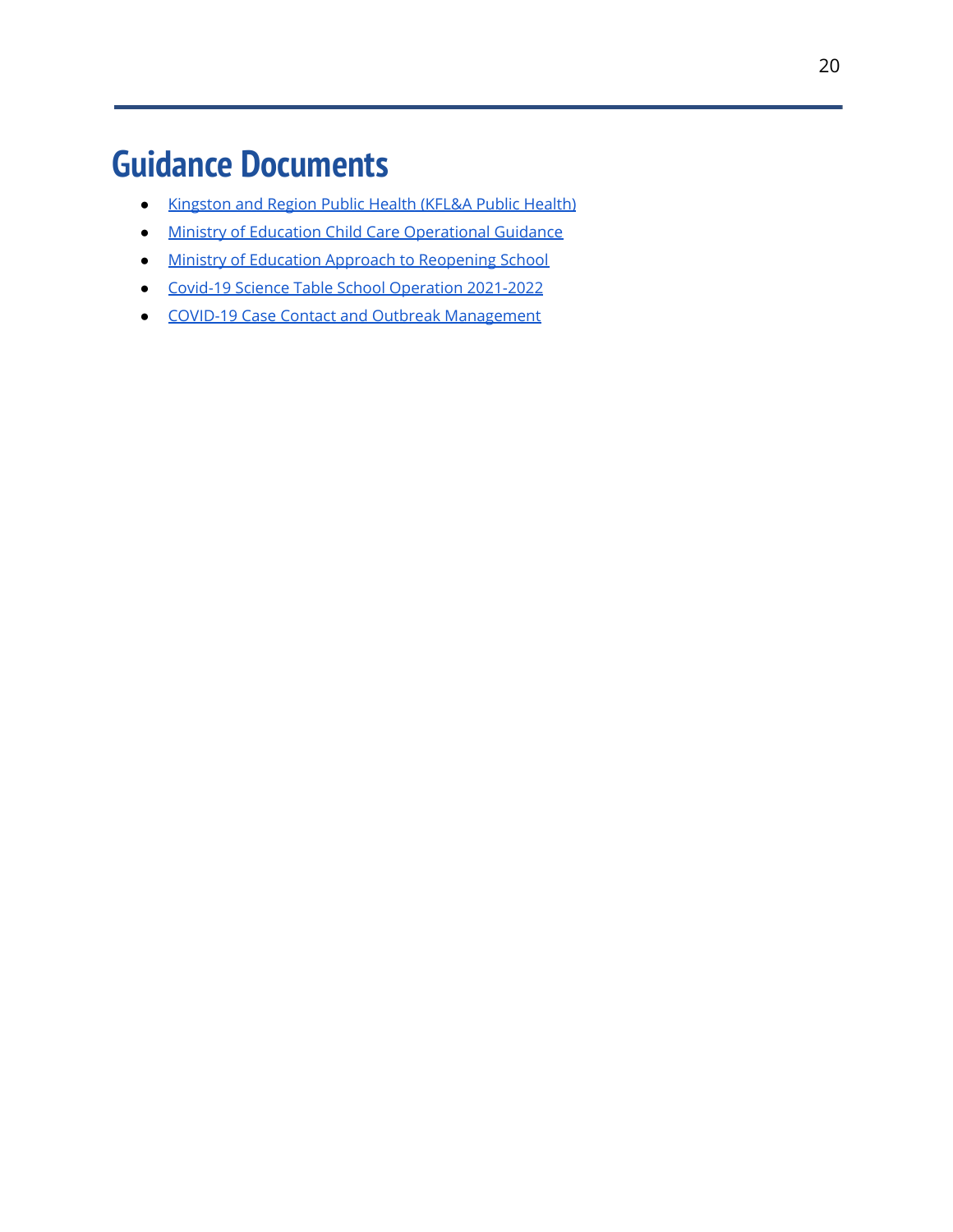## **Appendix A- Cohort Entrances**



#### **Arrival Time**

| Before Care  | 7:30-8:45 |
|--------------|-----------|
|              |           |
| Montessori   | 8:45-9:00 |
| Kindergarten | 8:00-8:25 |
| Grade 1      | 8:00-8:25 |
| Grade 2      | 8:00-8:25 |
| Grade 3      | 8:00-8:25 |

| Arrival |
|---------|
| Time    |

- Grade 4 Grade 5 8:00-8:25 8:00-8:25
	- Grade 6 8:00-8:25
	-
	- Grade 7 8:00-8:25
	- Grade 8 8:00-8:25